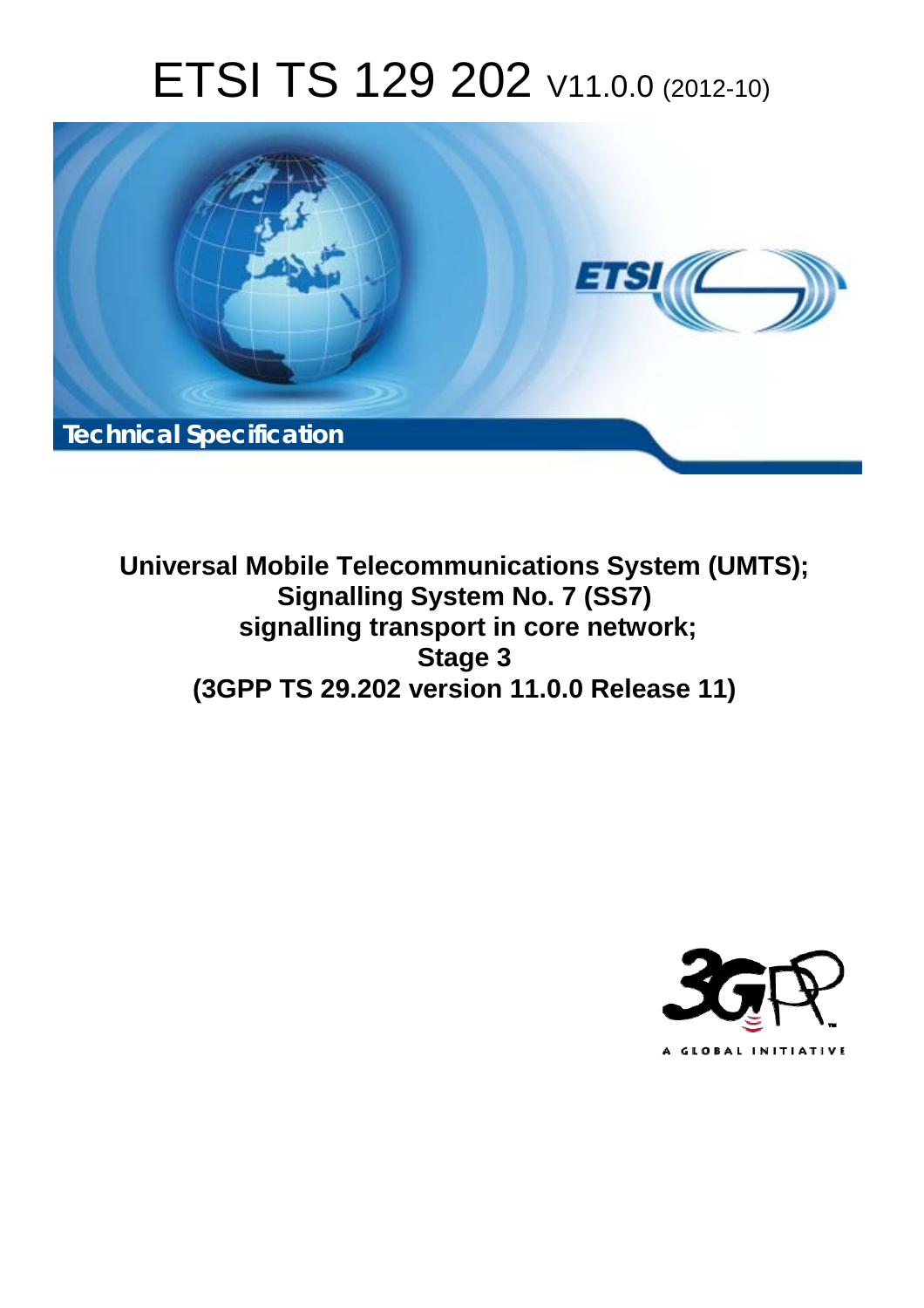Reference RTS/TSGC-0429202vb00

> Keywords UMTS

#### *ETSI*

#### 650 Route des Lucioles F-06921 Sophia Antipolis Cedex - FRANCE

Tel.: +33 4 92 94 42 00 Fax: +33 4 93 65 47 16

Siret N° 348 623 562 00017 - NAF 742 C Association à but non lucratif enregistrée à la Sous-Préfecture de Grasse (06) N° 7803/88

#### *Important notice*

Individual copies of the present document can be downloaded from: [http://www.etsi.org](http://www.etsi.org/)

The present document may be made available in more than one electronic version or in print. In any case of existing or perceived difference in contents between such versions, the reference version is the Portable Document Format (PDF). In case of dispute, the reference shall be the printing on ETSI printers of the PDF version kept on a specific network drive within ETSI Secretariat.

Users of the present document should be aware that the document may be subject to revision or change of status. Information on the current status of this and other ETSI documents is available at <http://portal.etsi.org/tb/status/status.asp>

If you find errors in the present document, please send your comment to one of the following services: [http://portal.etsi.org/chaircor/ETSI\\_support.asp](http://portal.etsi.org/chaircor/ETSI_support.asp)

#### *Copyright Notification*

No part may be reproduced except as authorized by written permission. The copyright and the foregoing restriction extend to reproduction in all media.

> © European Telecommunications Standards Institute 2012. All rights reserved.

DECT<sup>™</sup>, PLUGTESTS<sup>™</sup>, UMTS<sup>™</sup> and the ETSI logo are Trade Marks of ETSI registered for the benefit of its Members. **3GPP**TM and **LTE**™ are Trade Marks of ETSI registered for the benefit of its Members and of the 3GPP Organizational Partners.

**GSM**® and the GSM logo are Trade Marks registered and owned by the GSM Association.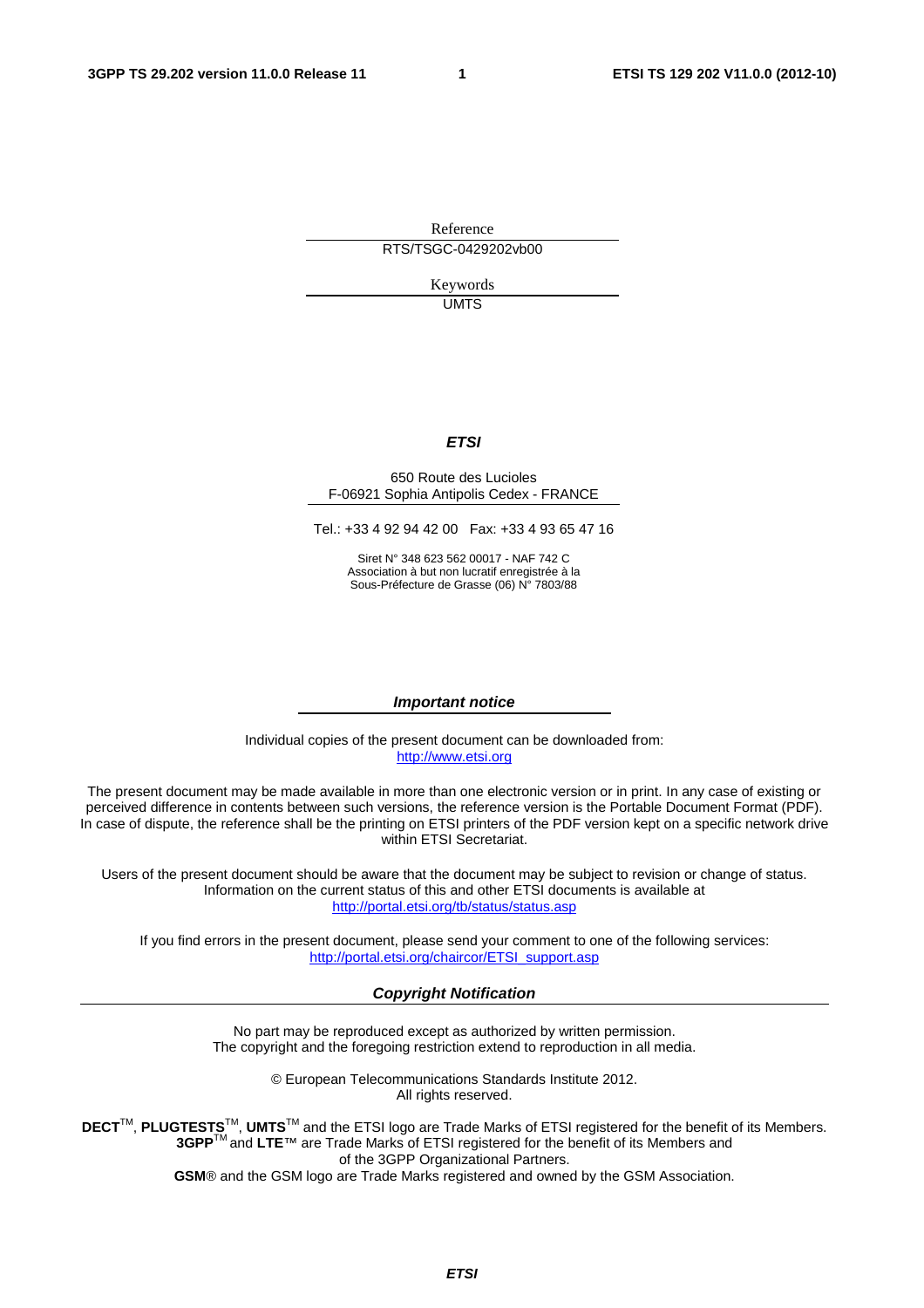### Intellectual Property Rights

IPRs essential or potentially essential to the present document may have been declared to ETSI. The information pertaining to these essential IPRs, if any, is publicly available for **ETSI members and non-members**, and can be found in ETSI SR 000 314: *"Intellectual Property Rights (IPRs); Essential, or potentially Essential, IPRs notified to ETSI in respect of ETSI standards"*, which is available from the ETSI Secretariat. Latest updates are available on the ETSI Web server [\(http://ipr.etsi.org](http://webapp.etsi.org/IPR/home.asp)).

Pursuant to the ETSI IPR Policy, no investigation, including IPR searches, has been carried out by ETSI. No guarantee can be given as to the existence of other IPRs not referenced in ETSI SR 000 314 (or the updates on the ETSI Web server) which are, or may be, or may become, essential to the present document.

### Foreword

This Technical Specification (TS) has been produced by ETSI 3rd Generation Partnership Project (3GPP).

The present document may refer to technical specifications or reports using their 3GPP identities, UMTS identities or GSM identities. These should be interpreted as being references to the corresponding ETSI deliverables.

The cross reference between GSM, UMTS, 3GPP and ETSI identities can be found under [http://webapp.etsi.org/key/queryform.asp.](http://webapp.etsi.org/key/queryform.asp)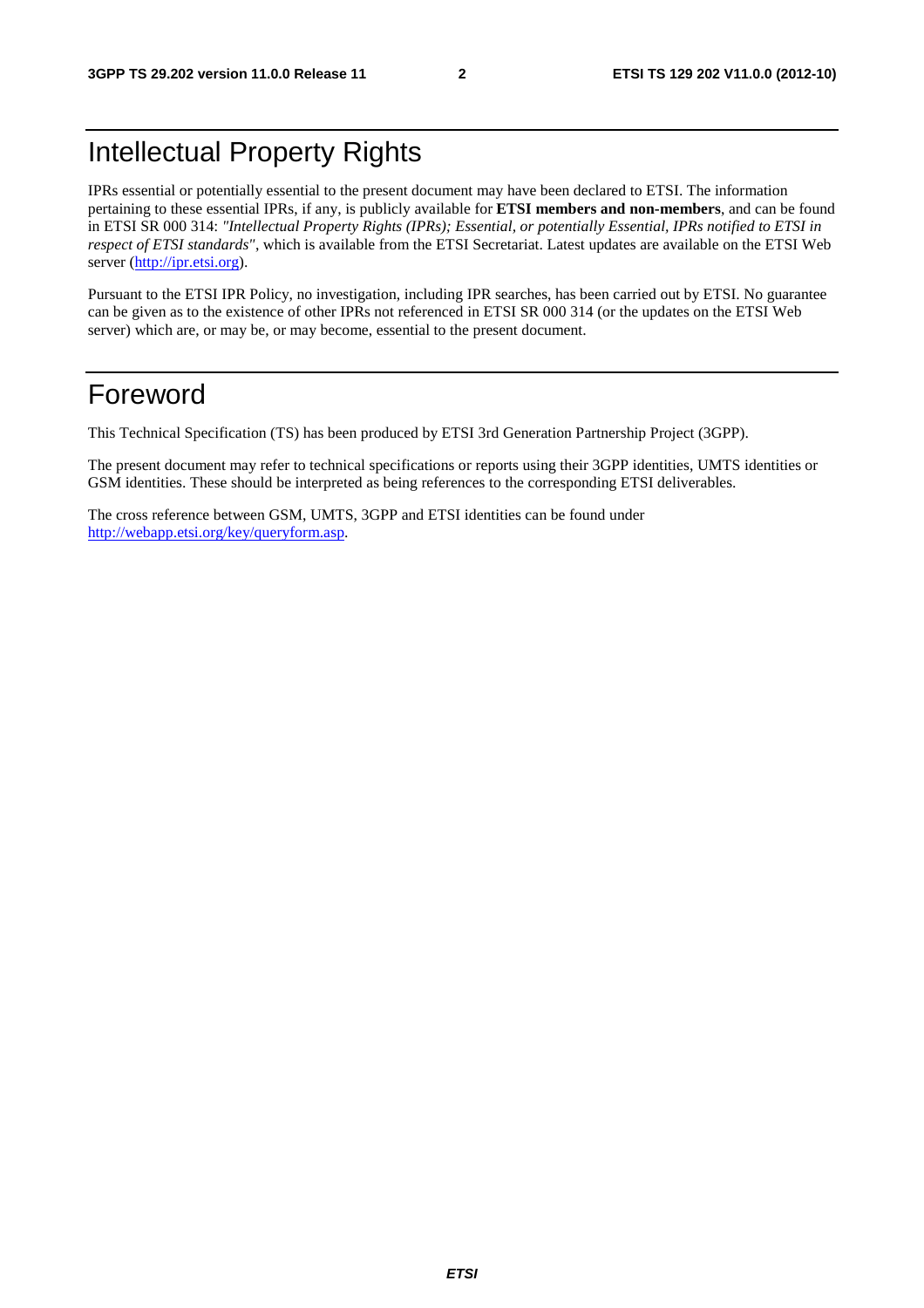$\mathbf{3}$ 

### Contents

| 1                            |                               |  |
|------------------------------|-------------------------------|--|
| $\overline{2}$<br>2.1<br>2.2 |                               |  |
| 3<br>3.1<br>3.2              |                               |  |
| $\overline{4}$               |                               |  |
| 5<br>5.1<br>5.2<br>5.3       | 5.2.1 M3UA 6                  |  |
|                              | <b>Annex A (Normative):</b>   |  |
| A.1                          |                               |  |
| A.2                          |                               |  |
| A.3                          |                               |  |
|                              | <b>Annex B (Informative):</b> |  |
| B.1                          |                               |  |
| B.2                          |                               |  |
| B.3                          |                               |  |
|                              | <b>Annex C</b> (informative): |  |
|                              |                               |  |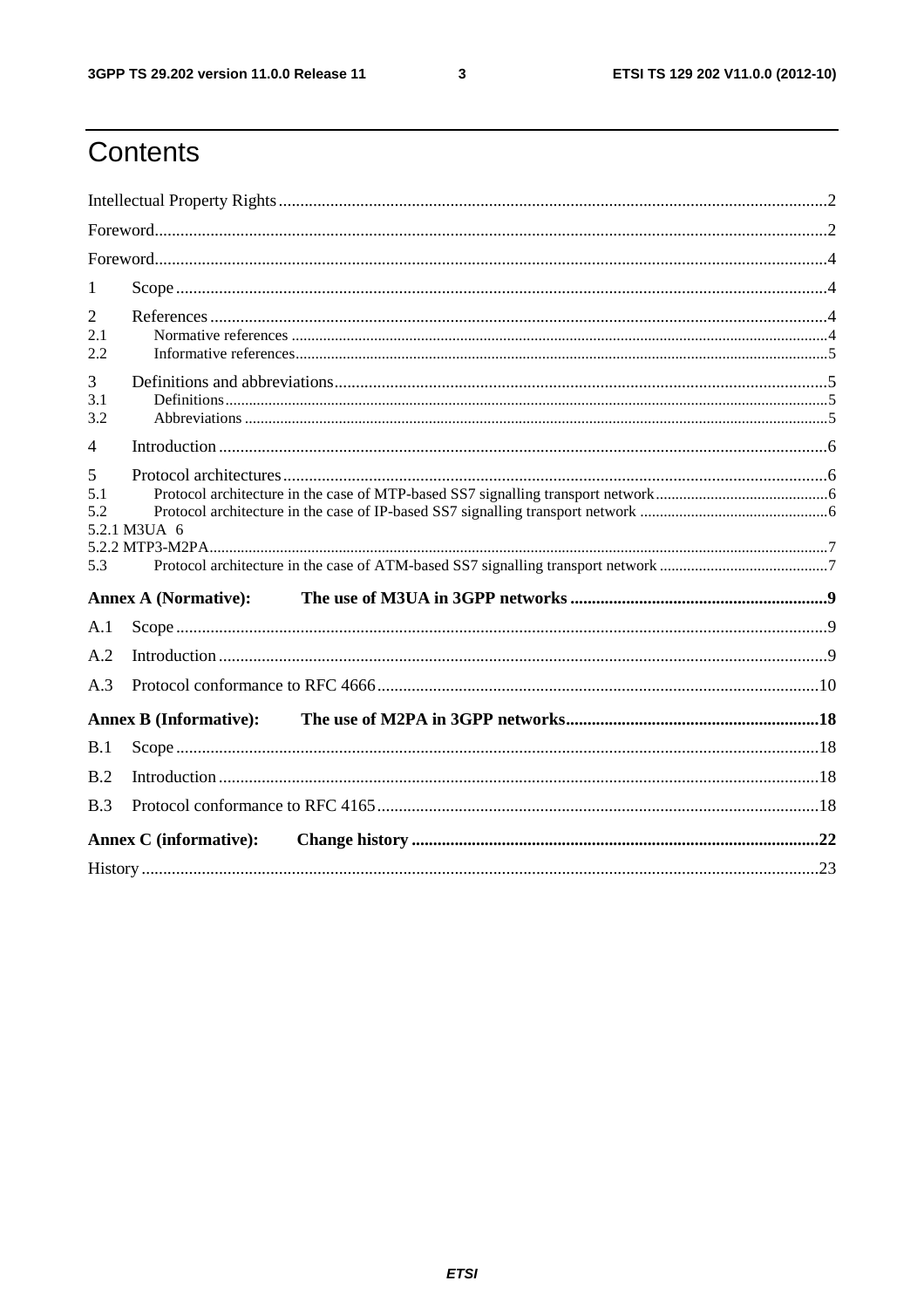### Foreword

This Technical Specification (TS) has been produced by ETSI 3rd Generation Partnership Project (3GPP).

The present document may refer to technical specifications or reports using their 3GPP identities, UMTS identities or GSM identities. These should be interpreted as being references to the corresponding ETSI deliverables.

The cross reference between GSM, UMTS, 3GPP and ETSI identities can be found under [http://webapp.etsi.org/key/queryform.asp.](http://webapp.etsi.org/key/queryform.asp)

The contents of the present document are subject to continuing work within the TSG and may change following formal TSG approval. Should the TSG modify the contents of the present document, it will be re-released by the TSG with an identifying change of release date and an increase in version number as follows:

Version x.y.z

where:

- x the first digit:
	- 1 presented to TSG for information;
	- 2 presented to TSG for approval;
	- 3 or greater indicates TSG approved document under change control.
- y the second digit is incremented for all changes of substance, i.e. technical enhancements, corrections, updates, etc.
- z the third digit is incremented when editorial only changes have been incorporated in the document.

### 1 Scope

The present document defines the possible protocol architectures for transport of SS7 signalling protocols in Core Network.

### 2 References

The following documents contain provisions which, through reference in this text, constitute provisions of the present document.

- References are either specific (identified by date of publication, edition number, version number, etc.) or non-specific.
- For a specific reference, subsequent revisions do not apply.
- For a non-specific reference, the latest version applies. In the case of a reference to a 3GPP document (including a GSM document), a non-specific reference implicitly refers to the latest version of that document *in the same Release as the present document*.

### 2.1 Normative references

- [1] 3GPP TR 21.905: "Vocabulary for 3GPP Specifications".
- [2] ITU-T Recommendation Q.701: "Functional description of the message transfer part (MTP) of signalling system No. 7".
- [3] ITU-T Recommendation Q.702: "Signalling data link".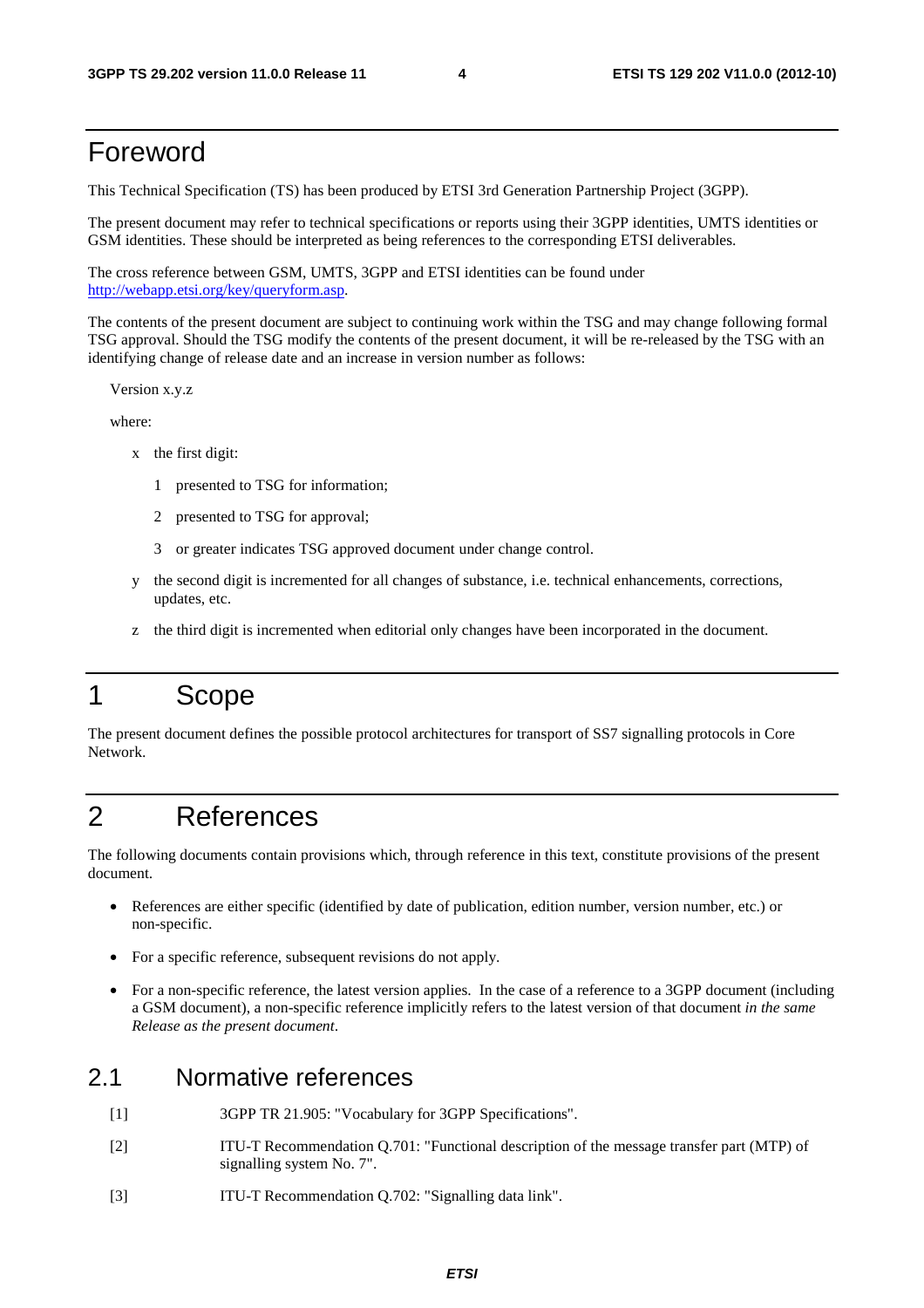| $[4]$  | ITU-T Recommendation Q.703: "Signalling link".                                                                                                                     |
|--------|--------------------------------------------------------------------------------------------------------------------------------------------------------------------|
| $[5]$  | ITU-T Recommendation Q.704: "Signalling network functions and messages".                                                                                           |
| [6]    | ITU-T Recommendation Q.705: "Signalling network structure".                                                                                                        |
| $[7]$  | ITU-T Recommendation Q.706: "Message transfer part signalling performance".                                                                                        |
| [8]    | RFC 2960: "Stream Control Transmission Protocol".                                                                                                                  |
| $[9]$  | ITU-T Recommendation G.804: "ATM cell mapping into Plesiochronous Digital Hierarchy<br>$(PDH)$ ".                                                                  |
| $[10]$ | ITU-T Recommendation I.112: "Vocabulary of terms for ISDNs".                                                                                                       |
| $[11]$ | ITU-T Recommendation I.361: "B-ISDN ATM layer specification".                                                                                                      |
| $[12]$ | ITU-T Recommendation I.363.5: "B-ISDN ATM Adaptation Layer specification: Type 5 AAL".                                                                             |
| $[13]$ | ITU-T Recommendation Q.2110: "B-ISDN ATM adaptation layer - Service specific connection<br>oriented protocol (SSCOP)".                                             |
| $[14]$ | ITU-T Recommendation Q.2140: "B-ISDN ATM adaptation layer - Service specific coordination<br>function for signalling at the network node interface (SSCF at NNI)". |
| $[15]$ | ITU-T Recommendation Q.2210: "Message transfer part level 3 functions and messages using the<br>services of ITU-T Recommendation Q.2140".                          |
| $[17]$ | RFC 3309: "SCTP Checksum Change".                                                                                                                                  |
| $[18]$ | RFC 4666:Signaling System 7 (SS7) Message Transfer Part 3 (MTP3) - User Adaptation Layer<br>$(M3UA)$ ".                                                            |
| $[19]$ | RFC 4165: Signaling System 7 (SS7) Message Transfer Part 2 (MTP2) - User Peer-to-Peer<br>Adaptation Layer (M2PA)".                                                 |
|        |                                                                                                                                                                    |

### 2.2 Informative references

[16] RFC 2719: "Framework Architecture for Signalling Transport".

### 3 Definitions and abbreviations

### 3.1 Definitions

For the purposes of the present document, the terms and definitions given in TR 21.905 [1] and the following apply. A term defined in the present document takes precedence over the definition of the same term, if any, in TR 21.905 [1].

(no further terms defined)

### 3.2 Abbreviations

For the purposes of the present document, the abbreviations given in TR 21.905 [1] and the following apply. An abbreviation defined in the present document takes precedence over the definition of the same abbreviation, if any, in TR 21.905 [1].

| ATM Adaptation Layer type 5   |
|-------------------------------|
| Asynchronous Transfer Mode    |
| Internet Protocol             |
| Message Transfer Part         |
| Message Transfer Part layer 1 |
|                               |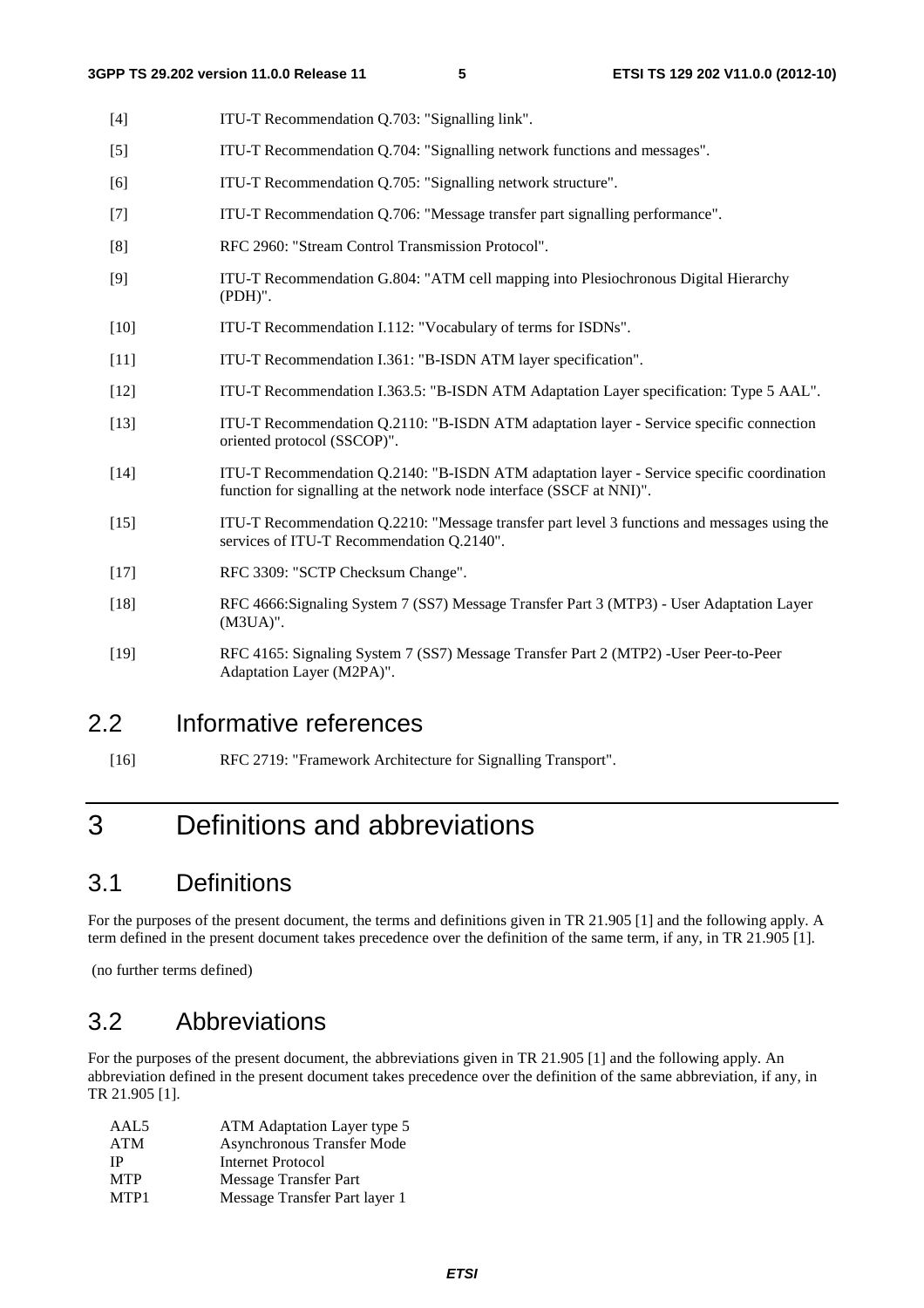| MTP <sub>2</sub>  | Message Transfer Part layer 2                                |
|-------------------|--------------------------------------------------------------|
| MTP3              | Message Transfer Part layer 3                                |
| M <sub>2</sub> PA | Message Transfer Part 2 - User Peer-to-Peer Adaptation Layer |
| M3UA              | MTP3-User Adaptation                                         |
| <b>PDH</b>        | Plesiochronous Digital Hierarchy                             |
| <b>SSCF</b>       | Service Specific Coordination Function                       |
| <b>SSCOP</b>      | Service Specific Connection Oriented Protocol                |
| <b>SCCP</b>       | <b>Signalling Connection Control Part</b>                    |
| <b>SCTP</b>       | <b>Stream Control Transmission Protocol</b>                  |
| <b>SDH</b>        | Synchronous Digital Hierarchy                                |
| <b>TCAP</b>       | <b>Transaction Capabilities Application Part</b>             |
|                   |                                                              |

### 4 Introduction

The Core Network enables the transport of SS7 signalling protocols between two entities by means of different underlying networks (e.g. MTP-based, IP-based or ATM-based).

The transport of SS7 signalling protocol messages of any protocol layer that is identified by the MTP level 3 layer, in SS7 terms, as a user part (MTP3-user) shall be accomplished in accordance with the protocol architecture defined in the following sub-clauses. The list of these protocol layers includes, but is not limited to, Signalling Connection Control Part (SCCP).

The transport of protocols which can be identified as SCCP-users, like for example TCAP, and in turn the transport of TCAP-users like MAP and CAP, shall also be accomplished in accordance with the defined protocol architectures, since their protocol messages are transferred as SCCP payload.

5 Protocol architectures

### 5.1 Protocol architecture in the case of MTP-based SS7 signalling transport network

The transport of an MTP3-user signalling messages shall be accomplished in accordance with the relevant ITU-T Recommendations [2], [3], [4], [5], [6], [7].

The protocol architecture applicable in the case of MTP-based SS7 signalling transport network is shown in Figure 5.1/1

| MTP3-User        |  |
|------------------|--|
| MTP3             |  |
| MTP <sub>2</sub> |  |
| MTP1             |  |

**Figure 5.1/1: Protocol architecture in the case of MTP-based SS7 signalling transport network** 

### 5.2 Protocol architecture in the case of IP-based SS7 signalling transport network

#### 5.2.1 M3UA

The transport of an MTP3-user signalling messages shall be accomplished in accordance with the architecture defined by the "Framework Architecture for Signalling Transport" [16], by "Stream Control Transmission Protocol"[8] and by the IETF document available in Annex A. An implementation of SCTP to this document shall use the checksum method specified in RFC 3309 [17] instead of the method specified in RFC 2960 [8].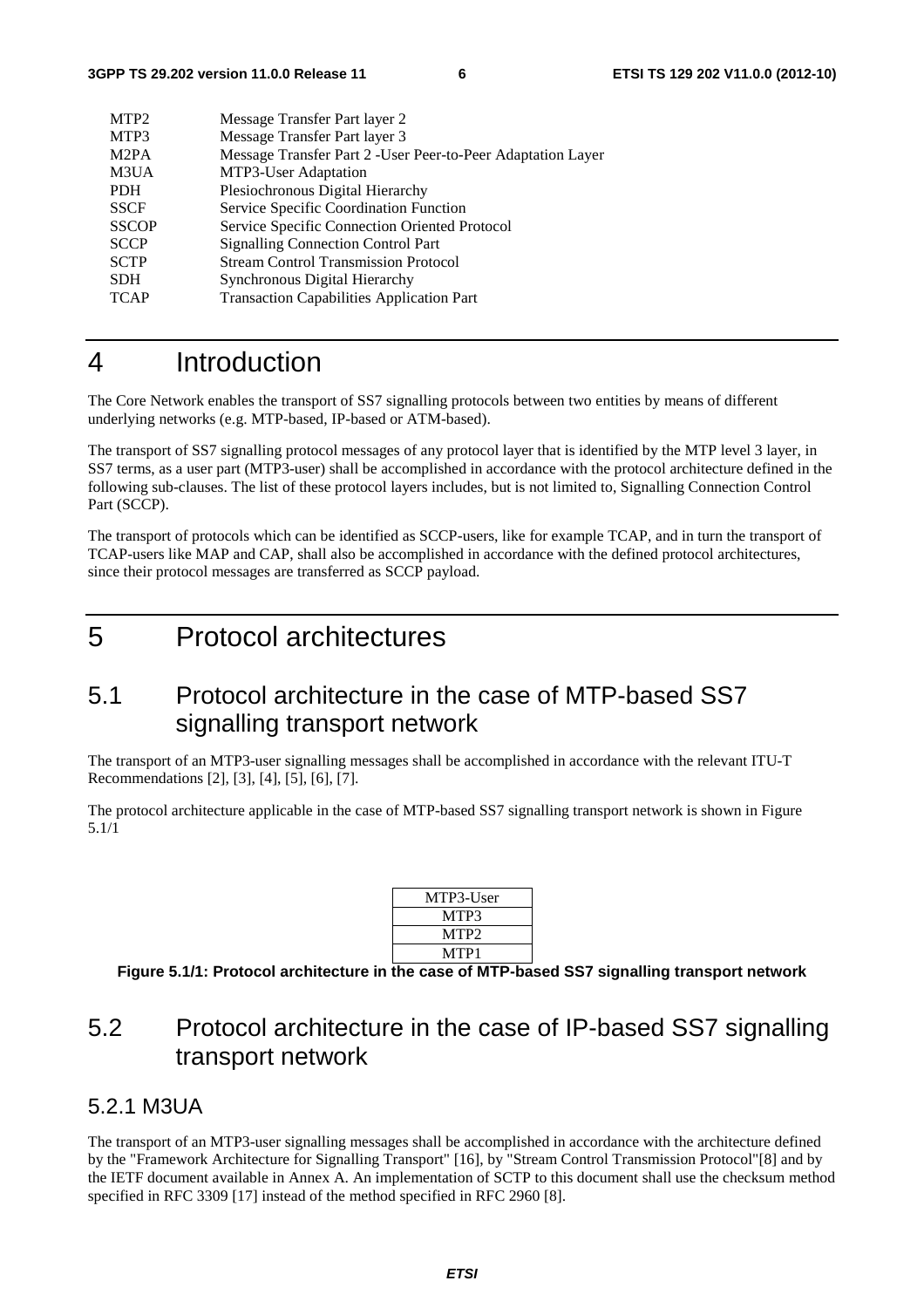The M3UA protocol architecture applicable in the case of IP-based SS7 signalling transport network is shown in Figure 5.2/1

| MTP3-User |  |
|-----------|--|
| M3UA      |  |
| SCTP      |  |
| ΙP        |  |

#### **Figure 5.2/1: M3UA architecture in the case of IP-based SS7 signalling transport network**

The definition of the use of M3UA in 3GPP core network is provided in Annex A to this specification.

#### 5.2.2 MTP3-M2PA

An MTP3 signalling message can also be transported by M2PA, which shall be accomplished in accordance with IETF RFC 4165[19].

The M2PA protocol architecture applicable in the case of IP-based SS7 signalling transport network is shown in Figure 5.2/2

| MTP3              |
|-------------------|
| M <sub>2</sub> PA |
| SCTP              |
| ΙP                |
|                   |

#### **Figure 5.2/2: M2PA architecture in the case of IP-based SS7 signalling transport network**

The definition of the use of M2PA in 3GPP core network is provided in Annex B to this specification.

### 5.3 Protocol architecture in the case of ATM-based SS7 signalling transport network

The transport of an MTP3-user signalling messages shall be accomplished in accordance with the relevant ITU-T Recommendations [9], [10], [11], [12], [13], [14], [15]

The protocol architectures applicable in the case of ATM-based SS7 signalling transport network are shown in Figure 5.3/1.

#### **ATM over SDH**

| MTP3-User    |  |
|--------------|--|
| MTP3 B       |  |
| <b>SSCF</b>  |  |
| <b>SSCOP</b> |  |
| AAL5         |  |
| <b>ATM</b>   |  |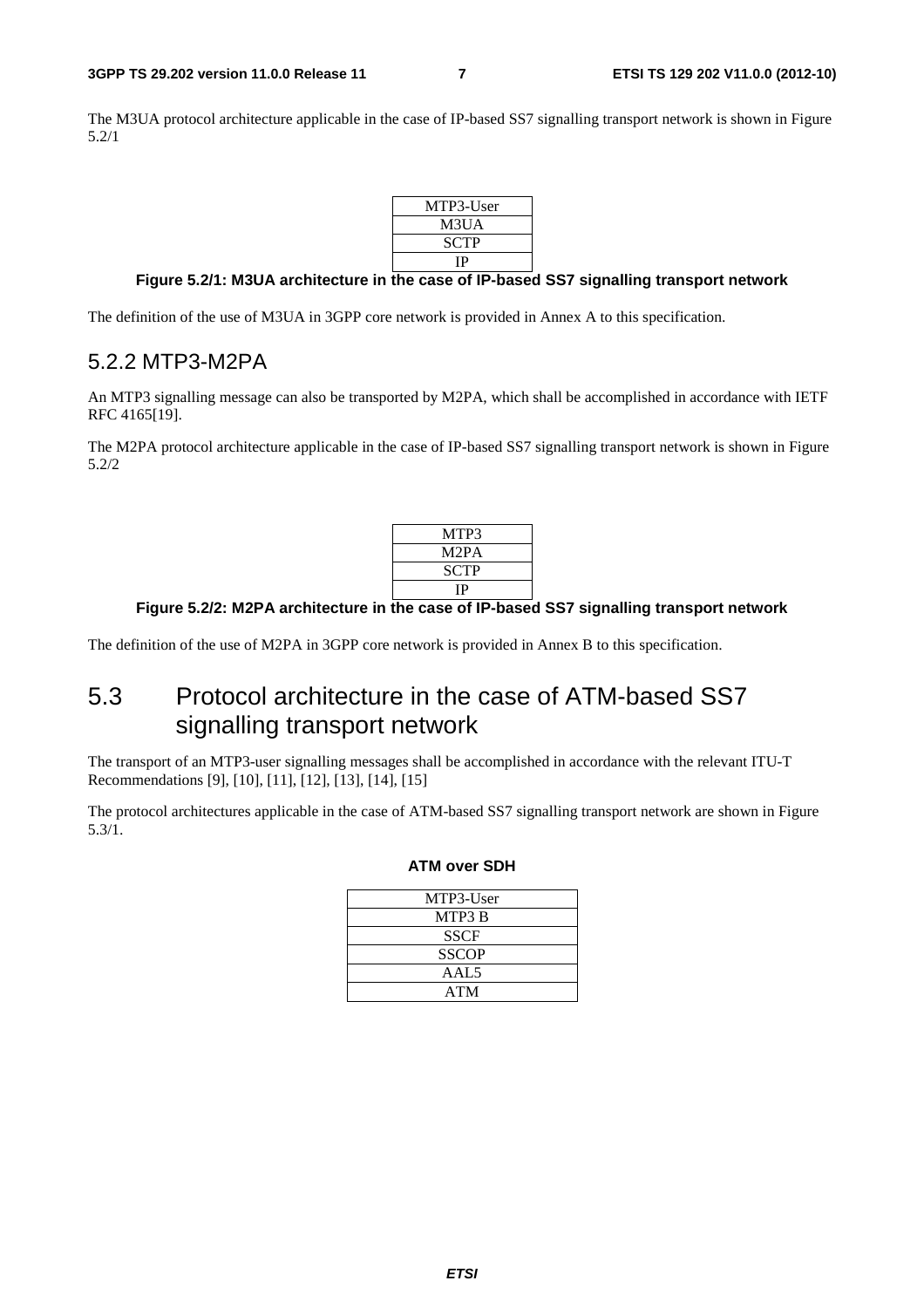#### **ATM over PDH**

| MTP3-User        |
|------------------|
| MTP3 B           |
| <b>SSCF</b>      |
| <b>SSCOP</b>     |
| AAL <sub>5</sub> |
| G.804            |

**Figure 5.3/1: Protocol architectures in the case of ATM-based SS7 signalling transport network**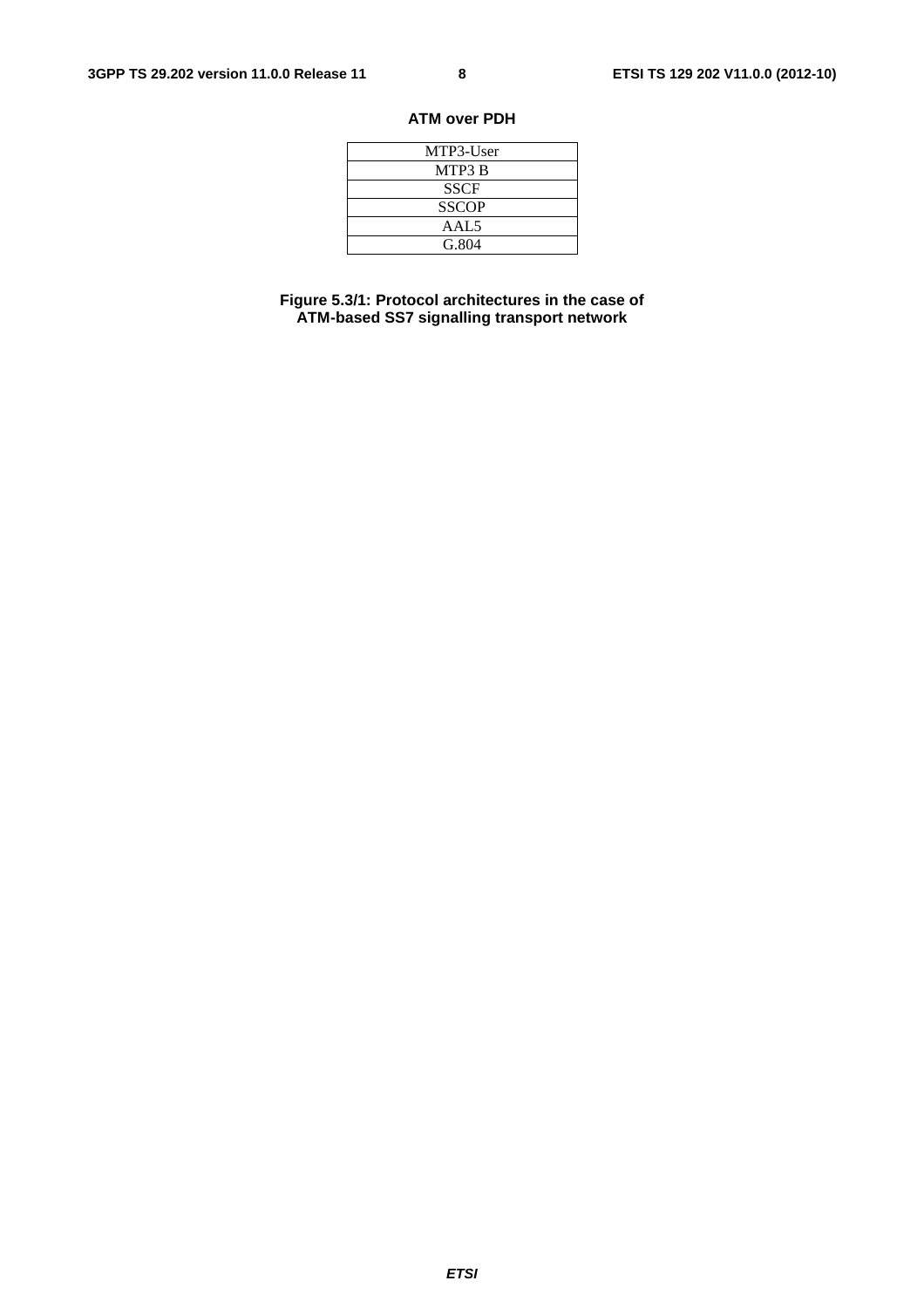### Annex A (Normative): The use of M3UA in 3GPP networks

### A.1 Scope

This annex defines the application of M3UA in 3GPP core networks. The purpose of the Annex is to ensure the interoperability of different implementations of M3UAs used by different operators and vendors. This is achieved by:

- Clarifying certain concepts which are used in RFC 4666;
- Defining those features in RFC 4666 for which support is mandatory;
- Defining those features in the RFC 4666 for which support is optional;
- Defining those features in RFC 4666 which shall not be used;

The specification is intended for interfaces between network domains, however, it can also be used inside one network domain, and constitutes a minimum set of M3UA requirements to be supported between IP nodes and between IP nodes and SGW nodes in a 3GPP network.

### A.2 Introduction

 M3UA may be used on a number of interfaces in a 3GPP core network. The annex is intended for the interface called A and C in figure 1. A is the Interface between two IP nodes that are equipped with SCTP, M3UA and a M3UA user. Examples of M3UA user are BICC, H.248, SCCP and ISUP. The interface can be used inside one network domain but also to interconnect network domains. Interface B can be used between network domains and inside network domains. Interface B is not in the scope for this annex, however, use of Q.701-Q.705 or Q.2210 on interface B is already standardised; in addition, M2PA is also endorsed for interface B in accordance with Annex B. Interface C is the interface between a node including SCTP, M3UA and a M3UA user and a node including SCTP, M3UA and M3UAsignalling gateway functions.. This interface is inside one network domain.

Interfaces A and C are similar. The main difference is that interface C shall also allow for interworking with the SS 7 network and therefore provides functions for the interworking.

The signalling gateways in this picture are pure MTP3/3B-M3UA signaling gateways. They do not include any M3UA users. Still there could be a node including an M3UA user (e.g. SCCP functions) and a M3UA signalling gateway functions. In that case, the node will support all the interfaces A, B and C.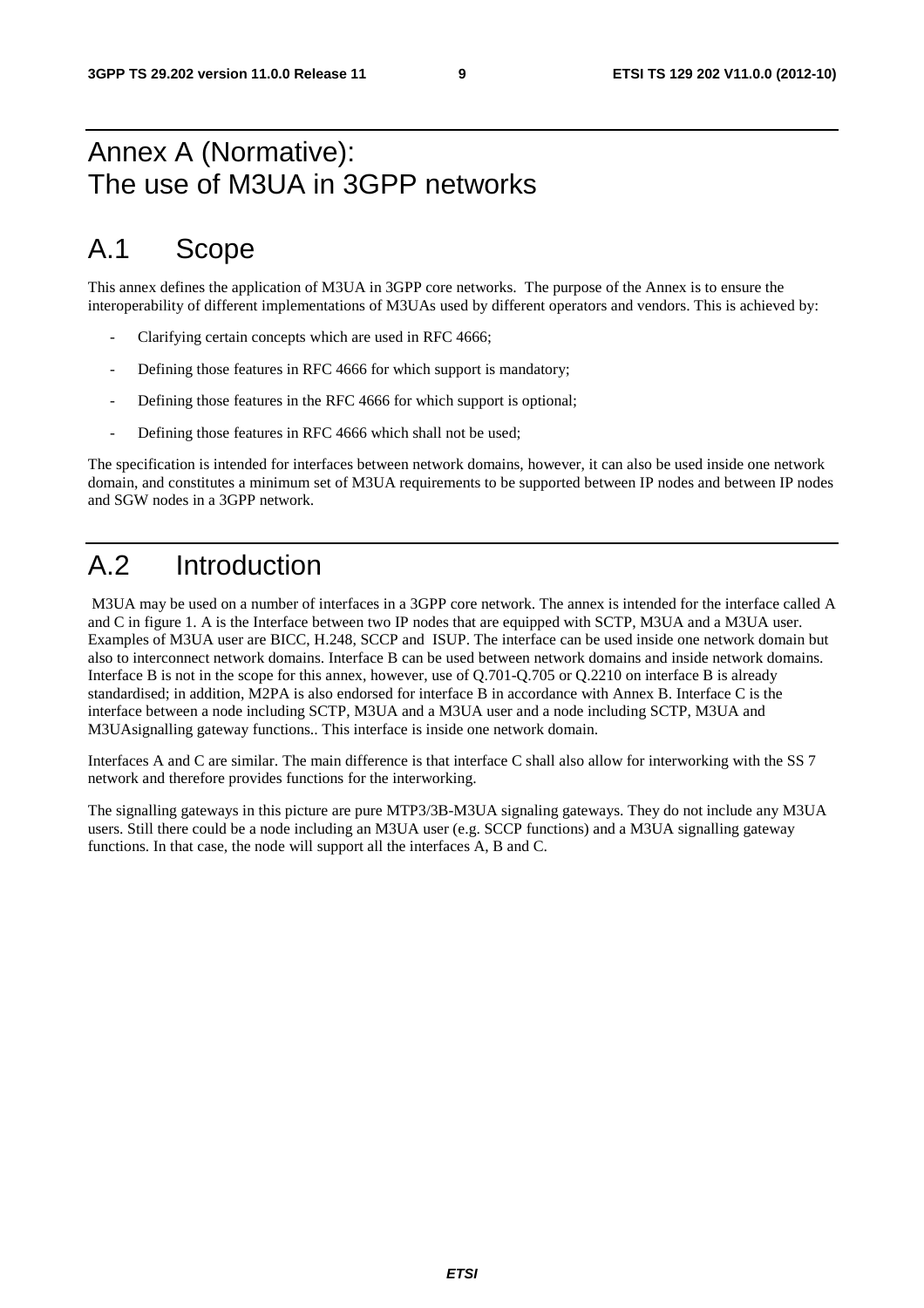

**Figure 1: Use of M3UA in 3GPP core network** 

### A.3 Protocol conformance to RFC 4666

A minimum implementation shall support sections marked mandatory in the table below. It shall be possible to configure all implementations to interoperate (no error messages returned) with the minimum set.

The table below makes comment to the sections in RFC 4666. In the comment column the following terms are used:

- Mandatory: When support of text in a section is marked mandatory:
	- o On an information element, message or message class, it means that a receiver shall understand the information element, message or message class and carry out the requested action.
	- o For a procedure, it means that the procedure is mandatory to be carried out by the involved network elements.
- Optional: When support of the text in a section is marked optional the feature involved is only guaranteed to work between peer entities which are subject to a bilateral agreement between operators of those entities. If one end uses an optional message or information element and the other does not support it, then either a silent discard takes place of an information element as a part of the message or the message is discarded and an error message is returned. This is described as part of the handling of the optionality in the table.
- Excluded: This means that the feature shall not be used in a 3GPP environment

Descriptive text means that the section does not include any requirements for this specification.

Note: The word "heading" means that the section consists only of subordinate sections.

The comments column also defines the behaviour of a minimum implementation if it does not support a message or an information element in a mandatory message.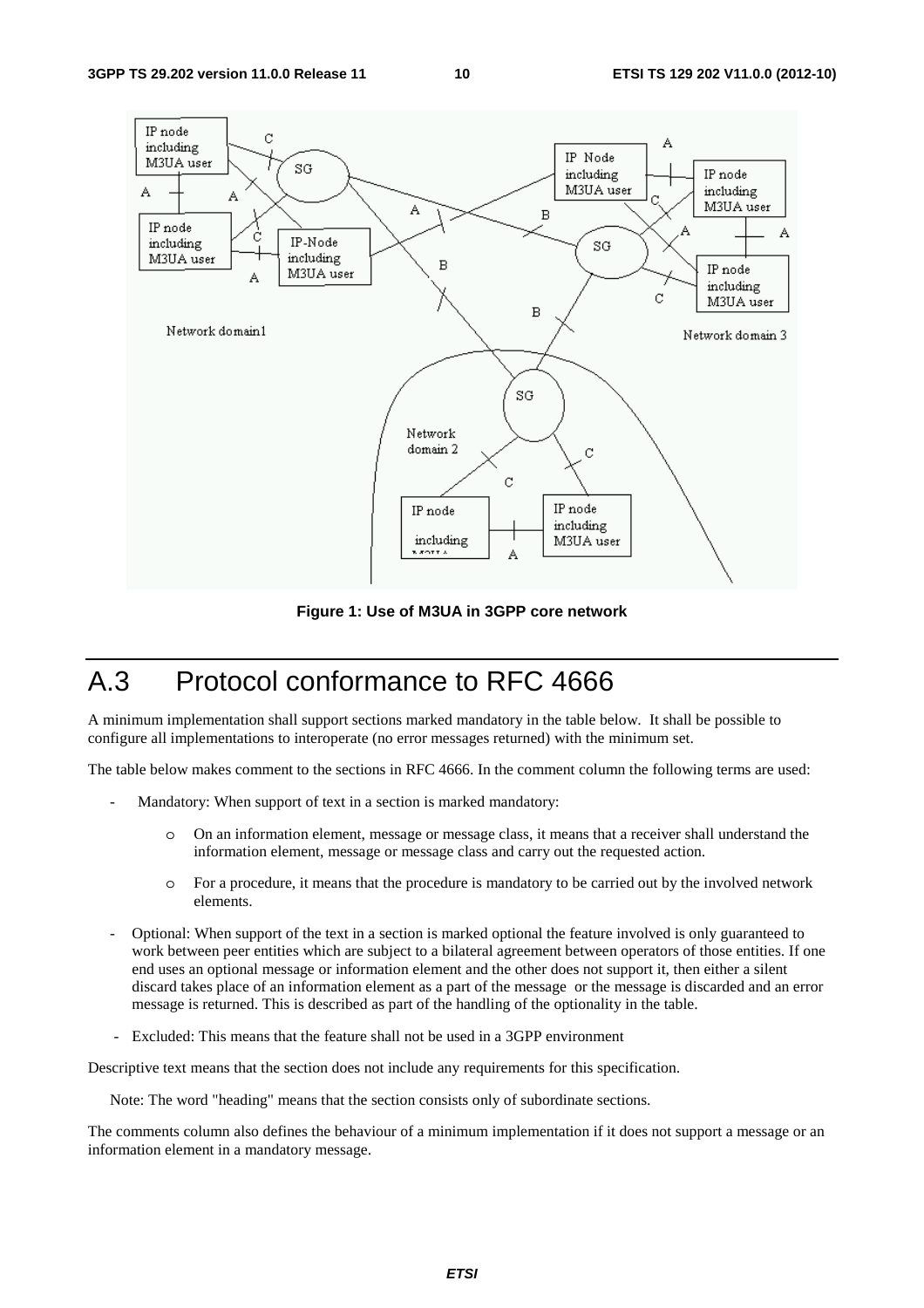| <b>Section number in M3UA RFC</b> | <b>Comments</b>                                                                  |
|-----------------------------------|----------------------------------------------------------------------------------|
| Abstract                          | Descriptive text                                                                 |
| 1.Introduction                    | Descriptive text                                                                 |
| 1.1 Scope                         | Descriptive text                                                                 |
| 1.2 Terminology                   | Descriptive text.                                                                |
| 1.3 M3UA overview                 | Descriptive text.                                                                |
| 1.4 Functional area               | Descriptive text.                                                                |
| 1.5 Sample Configurations         | Descriptive text                                                                 |
|                                   |                                                                                  |
| 1.6 Definition of M3UA            | Descriptive text                                                                 |
| <b>Boundaries</b>                 |                                                                                  |
| 2 Conventions                     | Descriptive text                                                                 |
| 3. M3UA Protocol Elements         | Mandatory                                                                        |
| 3.1 Common message header         | Mandatory                                                                        |
| 3.1.1 M3UA Protocol Version:      | The version number field shall be set to 1                                       |
| 3.1.2 Message classes and types   | The values are classified as follow                                              |
|                                   | 0-4<br>Mandatory                                                                 |
|                                   | $5 - 8$<br>Excluded                                                              |
|                                   | 9<br>Optional (Routing Key Management (RKM) Messages)                            |
|                                   | 10 to 255 Excluded                                                               |
|                                   |                                                                                  |
| 3.1.2 (Management (MGMT)          | The values are classified as follow                                              |
| message)                          | 0<br>Mandatory                                                                   |
|                                   | 1<br>Optional (Notify). When received and not supported the                      |
|                                   | message maybe silently discarded.                                                |
|                                   | $2 - 255$<br>Excluded                                                            |
| 3.1.2 (Transfer messages)         | The values are classified as follow                                              |
|                                   | Excluded<br>0                                                                    |
|                                   | 1<br>Mandatory<br>2 to 255 Excluded                                              |
|                                   |                                                                                  |
| 3.1.2 (Signalling network         | The values are classified as follow                                              |
| management (SSNM) messages)       | Excluded<br>0                                                                    |
|                                   | $1 - 6$<br>Mandatory                                                             |
|                                   |                                                                                  |
|                                   | $7 - 255$<br>Excluded.                                                           |
|                                   |                                                                                  |
| 3.1.2 (ASP State Maintenance      | The values are classified as follow                                              |
| (ASPSM) Messages)                 | 0<br>Excluded                                                                    |
|                                   | 1-6 —<br>Mandatory                                                               |
|                                   | $7 - 255$<br>Excluded                                                            |
|                                   |                                                                                  |
| 3.1.2 (ASP Traffic Maintenance    | The values are classified as follow                                              |
| (ASPTM) Messages)                 | Excluded<br>0                                                                    |
|                                   | $1 - 4$<br>Mandatory                                                             |
|                                   | Excluded<br>5 to 255                                                             |
|                                   |                                                                                  |
| 3.1.2 (Routing key management     | Optional                                                                         |
| (RKM)) messages                   | If any of these messages is received and not supported an error message with the |
|                                   | error code 0x04 (Unsupported message type) shall be sent                         |
| 3.1.3 Reserved                    | Mandatory                                                                        |
| 3.1.4 Message length              | Mandatory                                                                        |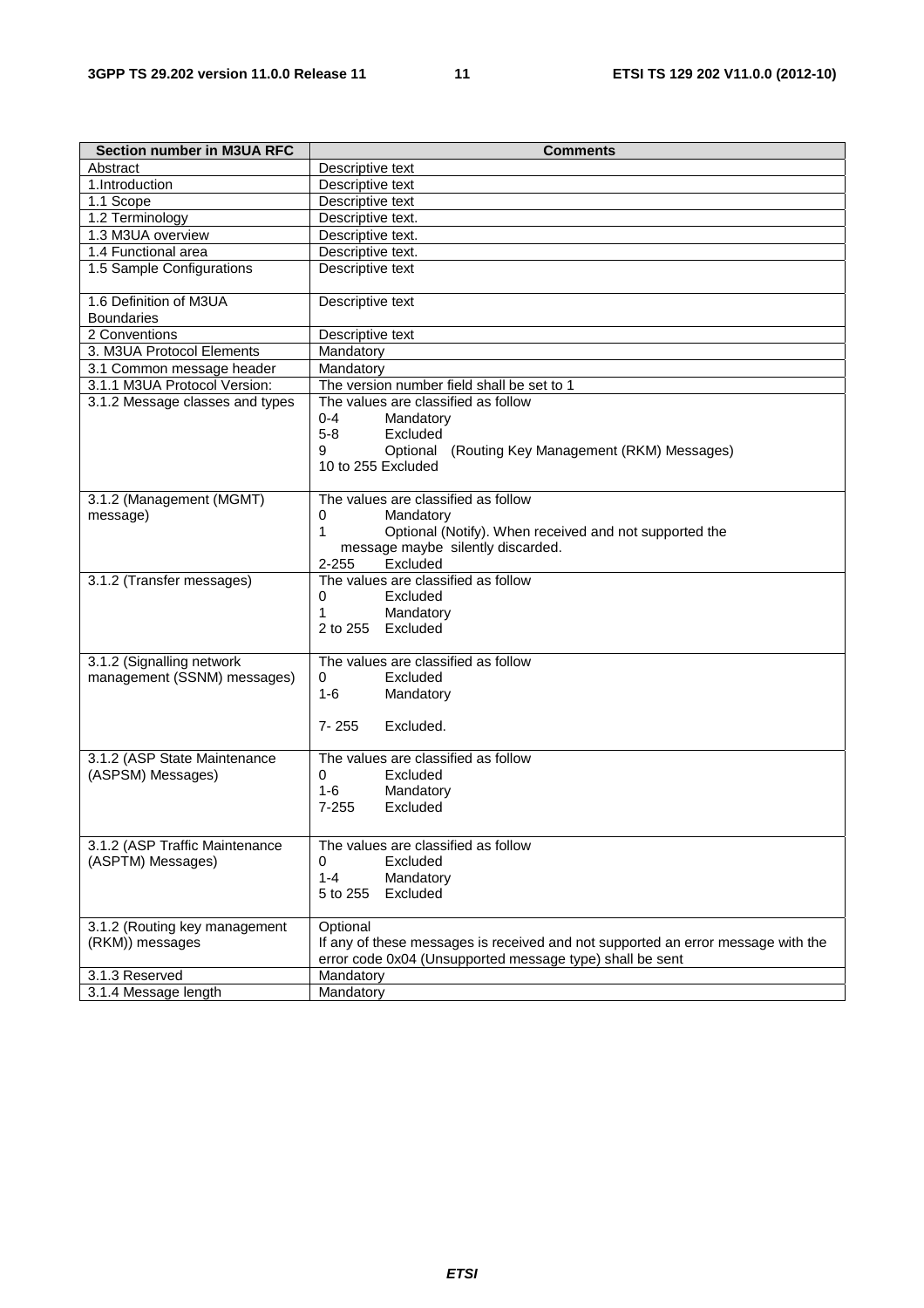| <b>Section number in M3UA RFC</b>                 | <b>Comments</b>                                                                                                                                                                                                                                                                                                                                                                                                                     |
|---------------------------------------------------|-------------------------------------------------------------------------------------------------------------------------------------------------------------------------------------------------------------------------------------------------------------------------------------------------------------------------------------------------------------------------------------------------------------------------------------|
| 3.2 Variable Length Parameter                     | The values are classified as follows                                                                                                                                                                                                                                                                                                                                                                                                |
| Format Common Parameters:                         | 0x0000-- 0x0003, 0x0005, 0x0008, 0x000a, 0x000e, 0x000f, 0x0010 0x0014-<br>0x01ff Excluded                                                                                                                                                                                                                                                                                                                                          |
|                                                   | 0x0007, 0x0009, 0x000c and 0x0012 Mandatory                                                                                                                                                                                                                                                                                                                                                                                         |
|                                                   | 0x0004 optional (INFO String) if received and not supported the message is<br>processed but the optional information element is silently discarded,                                                                                                                                                                                                                                                                                 |
|                                                   | 0x0006 optional (Routing Context if received and not supported the message is<br>processed but the optional information element is silently discarded,<br>0x000b optional (Traffic Mode Type) if received and not supported the message is<br>processed but the optional information element is silently discarded,                                                                                                                 |
|                                                   | 0x0011 (ASP Identifier) if received and not supported the message is processed<br>but the optional information element is silently discarded,                                                                                                                                                                                                                                                                                       |
|                                                   | 0x0012 Affected point code is mandatory. The support of value 0 in the mask field<br>is mandatory. All other values is outside the scope of this annex.                                                                                                                                                                                                                                                                             |
|                                                   | 0x0013 (Correlation ID) if received and not supported the message is processed<br>but the optional information element is silently discarded,                                                                                                                                                                                                                                                                                       |
| 3.2 Variable Length Parameter                     | The values are classified as follows                                                                                                                                                                                                                                                                                                                                                                                                |
| Format M3UA Specific<br>Parameters                | 0x0201, 0x0202, 0x0203, 0x0211, 0x020d and 0x0214 to 0xffff Excluded                                                                                                                                                                                                                                                                                                                                                                |
|                                                   | 0x0204--0x0205, 0x0210 Mandatory                                                                                                                                                                                                                                                                                                                                                                                                    |
|                                                   | 0x0200 optional (Network Appearance) if received and not supported the message<br>is processed but the optional information element is silently discarded,                                                                                                                                                                                                                                                                          |
|                                                   | 0x0206 Optinal (Concerned Destination). If received and not supported the<br>message is processed but the optional information element is silently discarded.                                                                                                                                                                                                                                                                       |
|                                                   | 0x0207 (Routing Key), 0x0208 (Registration Result), 0x0209 (Deregistration Result)<br>0x020a (Local Routing Key Identifier), 0x020b (Destination Point Code), 0x020c<br>(Service Indicators) 0x020d (Subsystem Numbers), 0x020e (Originating Point Code<br>List), 0x020f (Circuit Range), 0x0212 (Registration Status), 0x0213 (Deregistration<br>Status) are parameters in optional message, and therefore no action is specified. |
| 3.3 Transfer messages                             | These messages are mandatory at the interfaces A and C.                                                                                                                                                                                                                                                                                                                                                                             |
| 3.3.1 Payload Data Message<br>(DATA)              | The parameters Network Appearance, Routing Context, Correlation ID are optional<br>The parameter Protocol data is mandatory.                                                                                                                                                                                                                                                                                                        |
| 3.4 SS7 signalling network<br>management messages | Heading                                                                                                                                                                                                                                                                                                                                                                                                                             |
| 3.4.1 Destination Unavailable<br>(DUNA)           | The message is mandatory at the interface C.<br>The parameters Network Appearance, Routing Context, and INFO String are<br>optional<br>The parameter Affected Point Code is mandatory                                                                                                                                                                                                                                               |
| 3.4.2 Destination Available<br>(DAVA)             | The message is mandatory at the interface C<br>The parameters Network Appearance, Routing Context, and INFO String are                                                                                                                                                                                                                                                                                                              |
|                                                   | optional.<br>The parameter Affected Point Code is mandatory                                                                                                                                                                                                                                                                                                                                                                         |
| 3.4.3 Destination State Audit<br>(DAUD)           | The message is mandatory at the interface C<br>The parameters Network Appearance, Routing Context, and INFO String are<br>optional.<br>The parameter Affected Point Code is mandatory                                                                                                                                                                                                                                               |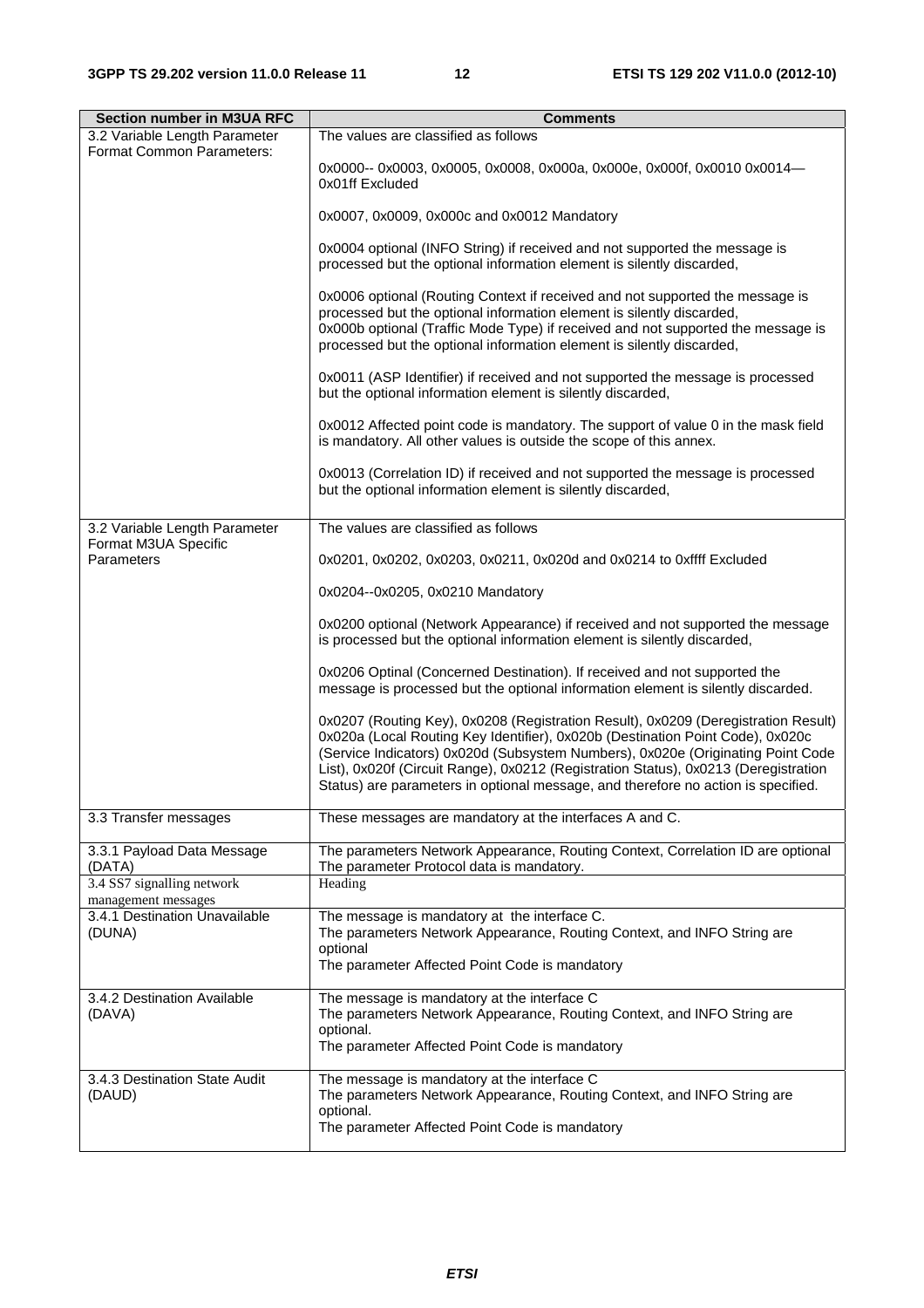| <b>Section number in M3UA RFC</b>                                   | <b>Comments</b>                                                                                                                                                                                                     |
|---------------------------------------------------------------------|---------------------------------------------------------------------------------------------------------------------------------------------------------------------------------------------------------------------|
| 3.4.4 Signalling Congestion (SCON)                                  | The message is mandatory at the interface C<br>The parameters Network Appearance, Routing Context, Congestion Indications and<br><b>INFO String are optional</b><br>The parameter Affected point code is mandatory. |
| 3.4.5 Destination User Part<br>Unavailable (DUPU)                   | The message is mandatory at the interfaces A and C.<br>The parameters Network Appearance, Routing Context, and INFO String are<br>optional.                                                                         |
|                                                                     | The parameters Affected point code and User/Cause are mandatory                                                                                                                                                     |
| 3.4.6 Destination Restricted<br>(DRST) message                      | This message is mandatory.                                                                                                                                                                                          |
| 3.5 ASP State Maintenance<br>(ASPSM) Messages                       | These messages are mandatory at the interfaces A and C.                                                                                                                                                             |
| 3.5.1 ASP Up message                                                | The ASP Identifier and Info String parameters are optional                                                                                                                                                          |
| 3.5.2 ASP Up Acknowledgement<br>Message                             | The Info String parameter is optional.                                                                                                                                                                              |
| 3.5.3 ASP Down message                                              | The Info String parameter is optional.                                                                                                                                                                              |
| 3.5.4 ASP Down<br>Acknowledgement message                           | The Info String parameter is optional.                                                                                                                                                                              |
| 3.5.5 Heartbeat message                                             | The message is mandatory.                                                                                                                                                                                           |
| 3.5.6 Heartbeat<br>Acknowledgement message                          | The message is mandatory                                                                                                                                                                                            |
| 3.6 Routing Key Management<br>messages                              | These messages are optional at the interfaces A and C.                                                                                                                                                              |
| 3.7 ASP Traffic Maintenance<br>(ASPTM) Messages                     | These messages are mandatory at the interfaces A and C.                                                                                                                                                             |
| 3.7.1 ASP Active message                                            | The parameters Traffic Mode Type, Routing Context and INFO String are optional.                                                                                                                                     |
| 3.7.2 ASP Active                                                    | The Traffic Mode Type, Routing Context and INFO String are optional.                                                                                                                                                |
| Acknowledgement message<br>3.7.3 ASP inactive message               |                                                                                                                                                                                                                     |
| 3.7.4 ASP Inactive                                                  | The parameters Routing Context and INFO String are optional.<br>The parameters Routing Context INFO String are optional.                                                                                            |
| Acknowledgement                                                     |                                                                                                                                                                                                                     |
| 3.8 Management (MGMT)<br>Messages                                   | Heading                                                                                                                                                                                                             |
| 3.8.1 Error message                                                 | The message is mandatory at the interfaces A and C                                                                                                                                                                  |
| 3.8.2 Notify message                                                | The message is optional at the interfaces A and C                                                                                                                                                                   |
| 4 Procedure                                                         | The application of a particular procedure at a certain interface is detailed in the<br>following sections                                                                                                           |
| 4.1 Procedures to Support the<br>M3UA-User                          | Heading                                                                                                                                                                                                             |
| 4.1.1 Receipt of Primitives from<br>the M3UA-User                   | The procedure is mandatory at the interfaces A and C.                                                                                                                                                               |
| 4.1.2 Receipt of Primitives from<br>the Layer Management            | This section is outside the scope of this annex.                                                                                                                                                                    |
| 4.2 Procedures to Support the<br>Management of SCTP<br>Associations | The procedures are mandatory at the interfaces A and C                                                                                                                                                              |
| 4.2.1 Receipt of M3UA Peer<br><b>Management Messages</b>            | The two first paragraphs are outside the scope of this annex.<br>Last paragraph is mandatory.                                                                                                                       |
| 4.3 AS and ASP State<br>Maintenance                                 | The procedure is mandatory at the interfaces A and C.                                                                                                                                                               |
| 4.3.1 ASP States                                                    | Mandatory                                                                                                                                                                                                           |
| 4.3.2 AS States                                                     | Mandatory                                                                                                                                                                                                           |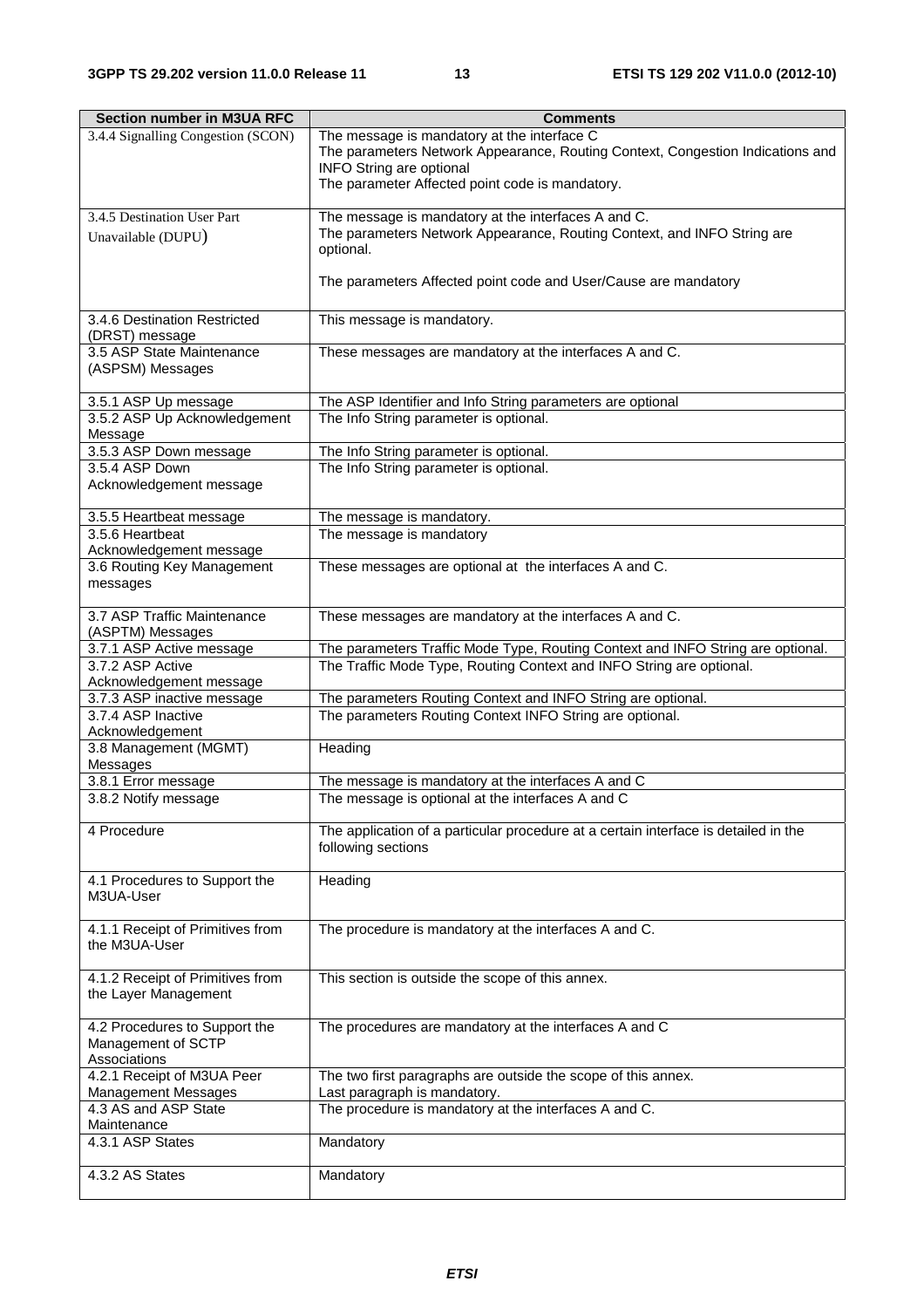| <b>Section number in M3UA RFC</b> | <b>Comments</b>                                                                                                                                       |
|-----------------------------------|-------------------------------------------------------------------------------------------------------------------------------------------------------|
| 4.3.3 M3UA Management             | This section is outside the scope of this annex.                                                                                                      |
| <b>Procedures for Primitives</b>  |                                                                                                                                                       |
|                                   |                                                                                                                                                       |
| 4.3.4 ASPM Procedures for Peer-   | Heading                                                                                                                                               |
| to-Peer Messages                  |                                                                                                                                                       |
| 4.3.4.1 ASP Up Procedure          | This procedure is mandatory at the interface C and is a subset of the procedure                                                                       |
|                                   | used at interface A. See also 4.3.4.1.2.                                                                                                              |
|                                   |                                                                                                                                                       |
|                                   | Note: The registration procedure is optional.                                                                                                         |
|                                   |                                                                                                                                                       |
|                                   | A received ASP Up must be acknowledged by an ASP Up Ack message, if no                                                                                |
|                                   | restriction applies e.g. maintenance.                                                                                                                 |
| 4.3.4.1.1 M3UA Version Control    | This procedure is mandatory at the interfaces A and C.                                                                                                |
|                                   |                                                                                                                                                       |
| 4.3.4.1.2 IPSP Considerations     | This procedure is mandatory at the interface A.                                                                                                       |
| (Asp Up)                          |                                                                                                                                                       |
|                                   | All comments applicable for section 4.3.4.1 and 4.3.4.2 are also applicable for this                                                                  |
|                                   | section.                                                                                                                                              |
|                                   |                                                                                                                                                       |
| 4.3.4.2 ASP-Down Procedure        | This procedure is mandatory at the interface C and is a subset of the procedure<br>used at interface A. See also 4.3.4.1.2.                           |
|                                   |                                                                                                                                                       |
|                                   | A received ASP Down message must be acknowledged by an ASP Down Ack                                                                                   |
|                                   | message, if no restriction applies eg maintenance reason.                                                                                             |
|                                   |                                                                                                                                                       |
|                                   |                                                                                                                                                       |
| 4.3.4.3 ASP Active Procedure      | This procedure is mandatory at interface C and is a subset of the procedure used at                                                                   |
|                                   | interface A. See also 4.3.4.3.1.                                                                                                                      |
|                                   | Configuration data define which AS an ASP is a member of. The ASP Active                                                                              |
|                                   | message does not contain a Routing Context parameter. Consequently, the ASP                                                                           |
|                                   | Active Ack message does not include any Routing Context(s) parameter.                                                                                 |
|                                   |                                                                                                                                                       |
|                                   | The traffic state an ASP has, is configured within the associated Application Server.                                                                 |
|                                   | If more than one physical entity (ASPs, SGPs or IPSPs) implements a logical entity<br>(SG, AS) then loadshare with 1+k is the mandatory traffic mode. |
|                                   |                                                                                                                                                       |
|                                   | A received ASP Active must be acknowledged by an ASP Active Ack message, if                                                                           |
|                                   | no restriction applies e.g. maintenance reason.                                                                                                       |
|                                   |                                                                                                                                                       |
|                                   | If a Routing Context parameter is included in the ASP Active message it is not                                                                        |
|                                   | needed to include the Routing Context parameter in the ASP Active Ack message.                                                                        |
|                                   | Note: This is a deviation to RFC 4666.                                                                                                                |
|                                   |                                                                                                                                                       |
| 4.3.4.3.1 IPSP Considerations     | This procedure is mandatory at the interface A.                                                                                                       |
| (ASP Active)                      | All comments applicable for section 4.3.4.3 are also applicable for this section.                                                                     |
|                                   |                                                                                                                                                       |
| 4.3.4.4 ASP Inactive Procedures   | This procedure is mandatory at the interface C and is a subset of the procedure                                                                       |
|                                   | used at interface A. See also 4.3.4.4.1.                                                                                                              |
|                                   |                                                                                                                                                       |
|                                   | Configuration data defines which AS an ASP is a member of.                                                                                            |
|                                   |                                                                                                                                                       |
|                                   | It is optional to send several ASP Active Ack messages in response to a single ASP<br>Active message.                                                 |
|                                   |                                                                                                                                                       |
|                                   | A received ASP Inactive must be acknowledged by an ASP Inactive Ack message,                                                                          |
|                                   | if no restriction applies e.g. maintenance.                                                                                                           |
|                                   |                                                                                                                                                       |
|                                   | The sending of Notify message is mandatory if the As state is changed.                                                                                |
| 4.3.4.4.1 IPSP Considerations     | This procedure is mandatory at the interface A.                                                                                                       |
| (ASP Inactive)                    |                                                                                                                                                       |
|                                   | All comments applicable for section 4.3.4.4 are also applicable for this section.                                                                     |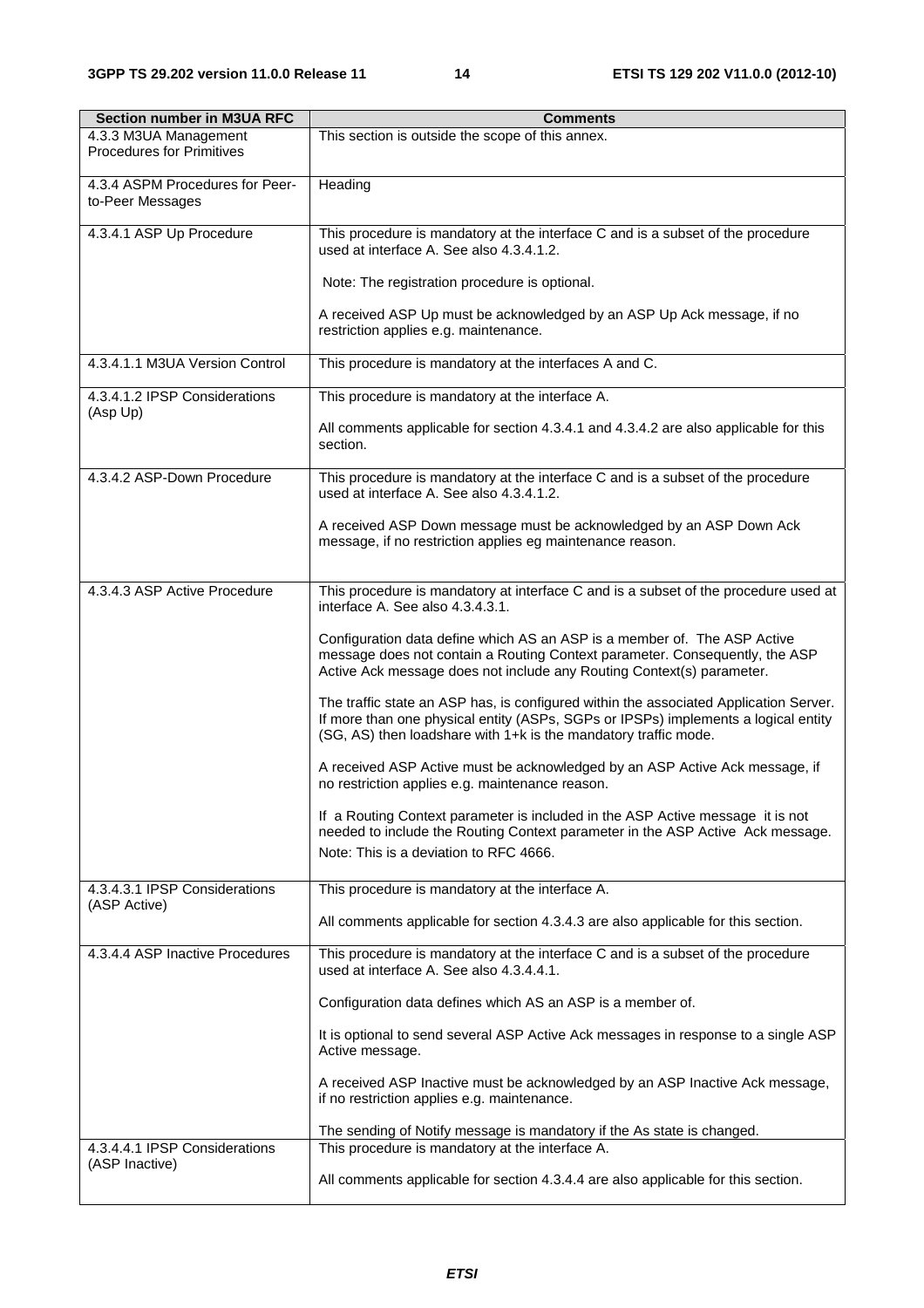| <b>Section number in M3UA RFC</b>                                                                                                                               | <b>Comments</b>                                                                                                                                                                                                                                                                                       |
|-----------------------------------------------------------------------------------------------------------------------------------------------------------------|-------------------------------------------------------------------------------------------------------------------------------------------------------------------------------------------------------------------------------------------------------------------------------------------------------|
| 4.3.4.5 Notify Procedures                                                                                                                                       | The procedure is mandatory at the interfaces A and C to reflect an AS state<br>change.                                                                                                                                                                                                                |
| 4.3.4.6 Heartbeat Procedures                                                                                                                                    | The procedure is optional.                                                                                                                                                                                                                                                                            |
| 4.4 Routing Key management<br>procedure                                                                                                                         | The procedure is optional.                                                                                                                                                                                                                                                                            |
| 4.5 Procedures to Support the<br>Availability or Congestion Status<br>of SS7<br>Destination                                                                     | Heading                                                                                                                                                                                                                                                                                               |
| 4.5.1 At an SGP                                                                                                                                                 | Note: The use of Transfer restricted message is a national option and is about the<br>scope of this specification.                                                                                                                                                                                    |
|                                                                                                                                                                 | If the SG knows that the ASP support s DRST, then SG shall<br>Send a DRST message, if the SG does not know whether the ASP supports the<br>DRST message the SGW shall send a DAVA message if the destination earlier was<br>unavailable. If the destination was available then no action is required. |
| 4.5.2 At an ASP                                                                                                                                                 | Heading                                                                                                                                                                                                                                                                                               |
| 4.5.2.1 Single SG Configurations                                                                                                                                | It is mandatory for an ASP to interoperate with one Signaling Gateway.                                                                                                                                                                                                                                |
| 4.5.2.2 Multiple SG Configurations                                                                                                                              | It shall be possible to configure an ASP to handle at least a configuration consisting<br>of two Signalling Gateways.                                                                                                                                                                                 |
| 4.5.3 ASP Auditing                                                                                                                                              | Only the part related to international use in Q.704 is inside the scope of this annex.                                                                                                                                                                                                                |
| 4.6 MTP 3 restart                                                                                                                                               | The procedure is mandatory.                                                                                                                                                                                                                                                                           |
| 5. Examples of M3UA Procedures                                                                                                                                  | Descriptive text                                                                                                                                                                                                                                                                                      |
| 5.1. Establishment of Association<br>and Traffic between SGPs and<br><b>ASPs</b>                                                                                | Note The procedures defined in the sub-sections to 5.1 are a subset of the<br>procedures defined in section 5.5.                                                                                                                                                                                      |
| 5.1.1 Single ASP in an Application<br>Server ("1+0" sparing                                                                                                     | Descriptive text                                                                                                                                                                                                                                                                                      |
| 5.1.1.1 Single ASP in an<br>Application Server ("1+0" sparing),<br>No Registration                                                                              | The use of RCn is optional.                                                                                                                                                                                                                                                                           |
| 5.1.1.2 Single ASP in Application<br>Server ("1+0" sparing), Dynamic<br>Registration                                                                            | The use of dynamic registration is optional.                                                                                                                                                                                                                                                          |
| 5.1.1.3 Single ASP in Multiple<br>Application Servers (each with<br>"1+0" sparing), Dynamic<br>Registration (Case 1 - Multiple<br><b>Registration Requests)</b> | The use of dynamic registration is optional.                                                                                                                                                                                                                                                          |
| 5.1.1.4 Single ASP in Multiple<br>Application Servers (each with<br>"1+0" sparing), Dynamic<br>Registration (Case 2 - Single<br><b>Registration Request)</b>    | The use of dynamic registration is optional.                                                                                                                                                                                                                                                          |
| 5.1.2 Two ASPs in Application<br>Server ("1+1" sparing)                                                                                                         | This procedure is optional.                                                                                                                                                                                                                                                                           |
| 5.1.3 Two ASPs in an Application<br>Server ("1+1" sparing, loadsharing<br>case).                                                                                | The traffic mode parameter is optional in ASP-Active message                                                                                                                                                                                                                                          |
| 5.1.4 Three ASPs in an<br>Application Server ("n+k" sparing,<br>loadsharing case)                                                                               | The procedure is optional.                                                                                                                                                                                                                                                                            |
| 5.2 ASP Traffic Failover Examples                                                                                                                               | Heading                                                                                                                                                                                                                                                                                               |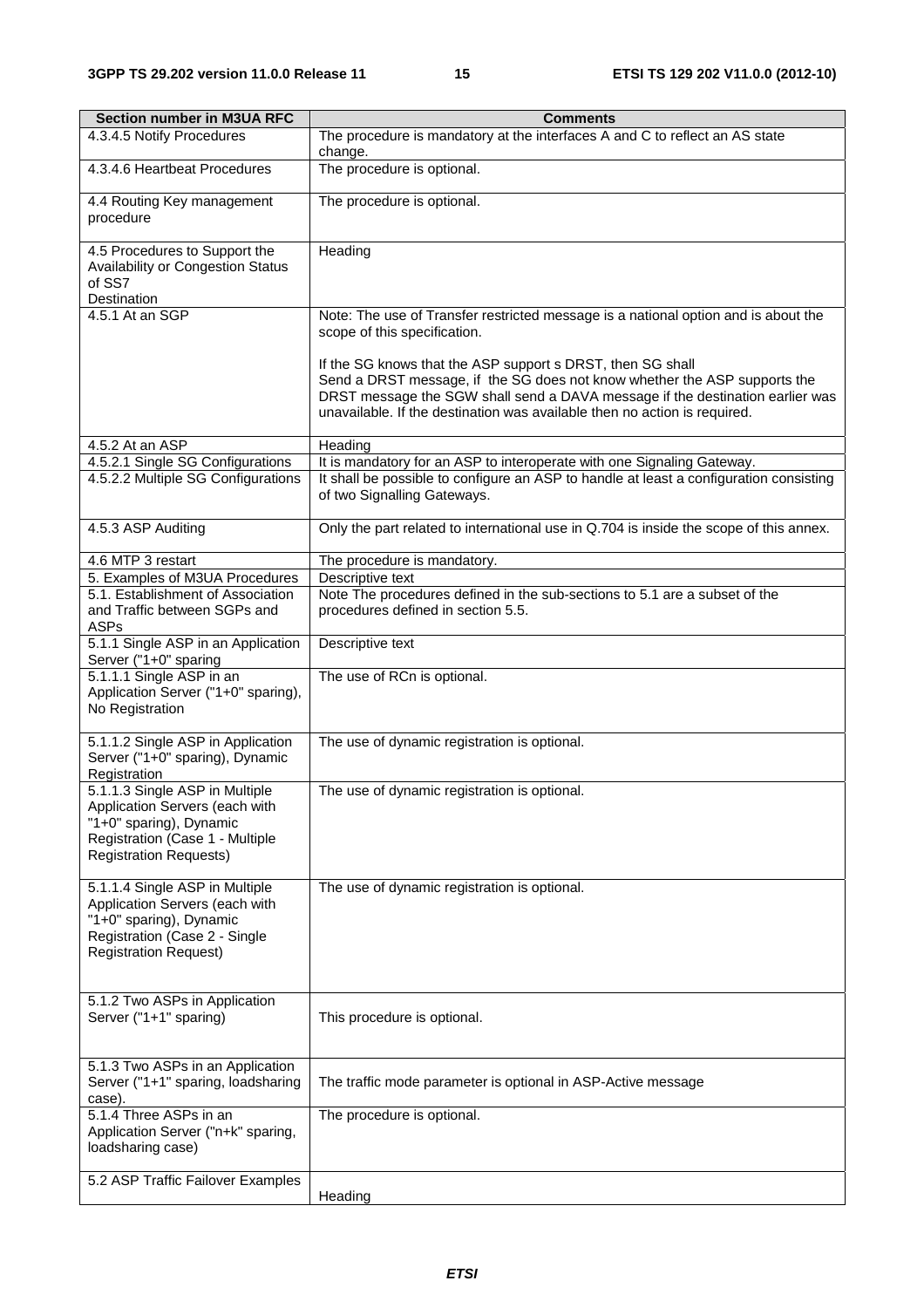| <b>Section number in M3UA RFC</b>     | <b>Comments</b>                                                                    |  |  |  |  |
|---------------------------------------|------------------------------------------------------------------------------------|--|--|--|--|
| 5.2.1 (1+1 Sparing, Withdrawal of     | The use of the procedure "backup override" is optional.                            |  |  |  |  |
| ASP, Backup Override)                 |                                                                                    |  |  |  |  |
| 5.2.2 (1+1 Sparing, Backup            | The use of the procedure "backup override" is optional.                            |  |  |  |  |
| Override)                             |                                                                                    |  |  |  |  |
|                                       |                                                                                    |  |  |  |  |
| 5.2.3 (n+k Sparing, Loadsharing       | The procedure is optional                                                          |  |  |  |  |
| case, Withdrawal of ASP)              |                                                                                    |  |  |  |  |
|                                       |                                                                                    |  |  |  |  |
| 5.3 Normal Withdrawal of an ASP       | The registration procedure is optional. Routing Contexts (RC) is optional.         |  |  |  |  |
| from an Application Server and        |                                                                                    |  |  |  |  |
| Teardown of an Association            |                                                                                    |  |  |  |  |
|                                       |                                                                                    |  |  |  |  |
| 5.3.X Normal Withdrawal of the        | ASP <sub>2</sub><br>ASP <sub>1</sub>                                               |  |  |  |  |
| ASP from an Application Server        | SGP                                                                                |  |  |  |  |
| (1+1 sparing) loadsharing and         |                                                                                    |  |  |  |  |
| <b>Teardown of Association</b>        | ASP Inactive                                                                       |  |  |  |  |
|                                       |                                                                                    |  |  |  |  |
|                                       | ASP Inactive Ack                                                                   |  |  |  |  |
|                                       |                                                                                    |  |  |  |  |
|                                       | ASP Inactive                                                                       |  |  |  |  |
|                                       |                                                                                    |  |  |  |  |
|                                       | - ASP Inactive Ack -                                                               |  |  |  |  |
|                                       | -Notify                                                                            |  |  |  |  |
|                                       | Notify                                                                             |  |  |  |  |
|                                       | ∉– ASP Ďown                                                                        |  |  |  |  |
|                                       | -ASP Down Ack ▲                                                                    |  |  |  |  |
|                                       |                                                                                    |  |  |  |  |
|                                       | -ASP Down                                                                          |  |  |  |  |
|                                       | ASP Down Ack                                                                       |  |  |  |  |
|                                       |                                                                                    |  |  |  |  |
|                                       |                                                                                    |  |  |  |  |
|                                       | The figure is added for clarification.                                             |  |  |  |  |
| 5.4. Auditing Examples                | Heading                                                                            |  |  |  |  |
| 5.4.1. SG State:                      | Descriptive text.                                                                  |  |  |  |  |
| Uncongested/Available                 |                                                                                    |  |  |  |  |
| 5.4.2. SG State: Congested            | Descriptive text.                                                                  |  |  |  |  |
| (Congestion Level=2) /Available       |                                                                                    |  |  |  |  |
| 5.4.3. SG State:                      | Descriptive text.                                                                  |  |  |  |  |
| Unknown/Available                     |                                                                                    |  |  |  |  |
| 5.4.4. SG State: Unavailable          | Descriptive text.                                                                  |  |  |  |  |
| 5.5 M3UA/MTP3-User Boundary           | Heading                                                                            |  |  |  |  |
| Examples                              |                                                                                    |  |  |  |  |
|                                       |                                                                                    |  |  |  |  |
| 5.5.1 At an ASP                       | Heading                                                                            |  |  |  |  |
|                                       |                                                                                    |  |  |  |  |
|                                       |                                                                                    |  |  |  |  |
| 5.5.1.1 Support for MTP-              | Heading                                                                            |  |  |  |  |
| <b>TRANSFER Primitives at the ASP</b> |                                                                                    |  |  |  |  |
|                                       |                                                                                    |  |  |  |  |
| 5.5.1.1.1 Support for MTP-            | The procedure is mandatory at the interface A and C.                               |  |  |  |  |
| <b>TRANSFER Request Primitive</b>     | This description is also applicable for an IPSP, so replace the abbreviation ASP   |  |  |  |  |
|                                       | with ASP/IPSP and SGP with SGP/IPSP                                                |  |  |  |  |
|                                       |                                                                                    |  |  |  |  |
| 5.5.1.1.2 Support for the MTP-        | The support is mandatory at the interface A and C.                                 |  |  |  |  |
| <b>TRANSFER Indication Primitive</b>  | This description is also applicable for an IPSP, so replace the abbreviation ASP   |  |  |  |  |
|                                       | with ASP/IPSP and SGP with SGP/IPSP.                                               |  |  |  |  |
|                                       |                                                                                    |  |  |  |  |
| 5.5.1.1.3 Support for ASP             | This procedure is mandatory at the interface C.                                    |  |  |  |  |
| Querying of SS7 Destination           | The quering of congestion states is an optional national procedure and outside the |  |  |  |  |
| <b>States</b>                         | scope of this annex.                                                               |  |  |  |  |
| 5.5.2 At an SGP                       | Heading                                                                            |  |  |  |  |
| 5.5.2.1 Support for MTP-              | The procedure is mandatory at the interface C.                                     |  |  |  |  |
| <b>TRANSFER Request Primitive at</b>  | Network Appearance is optional.                                                    |  |  |  |  |
| the SGP                               |                                                                                    |  |  |  |  |
|                                       |                                                                                    |  |  |  |  |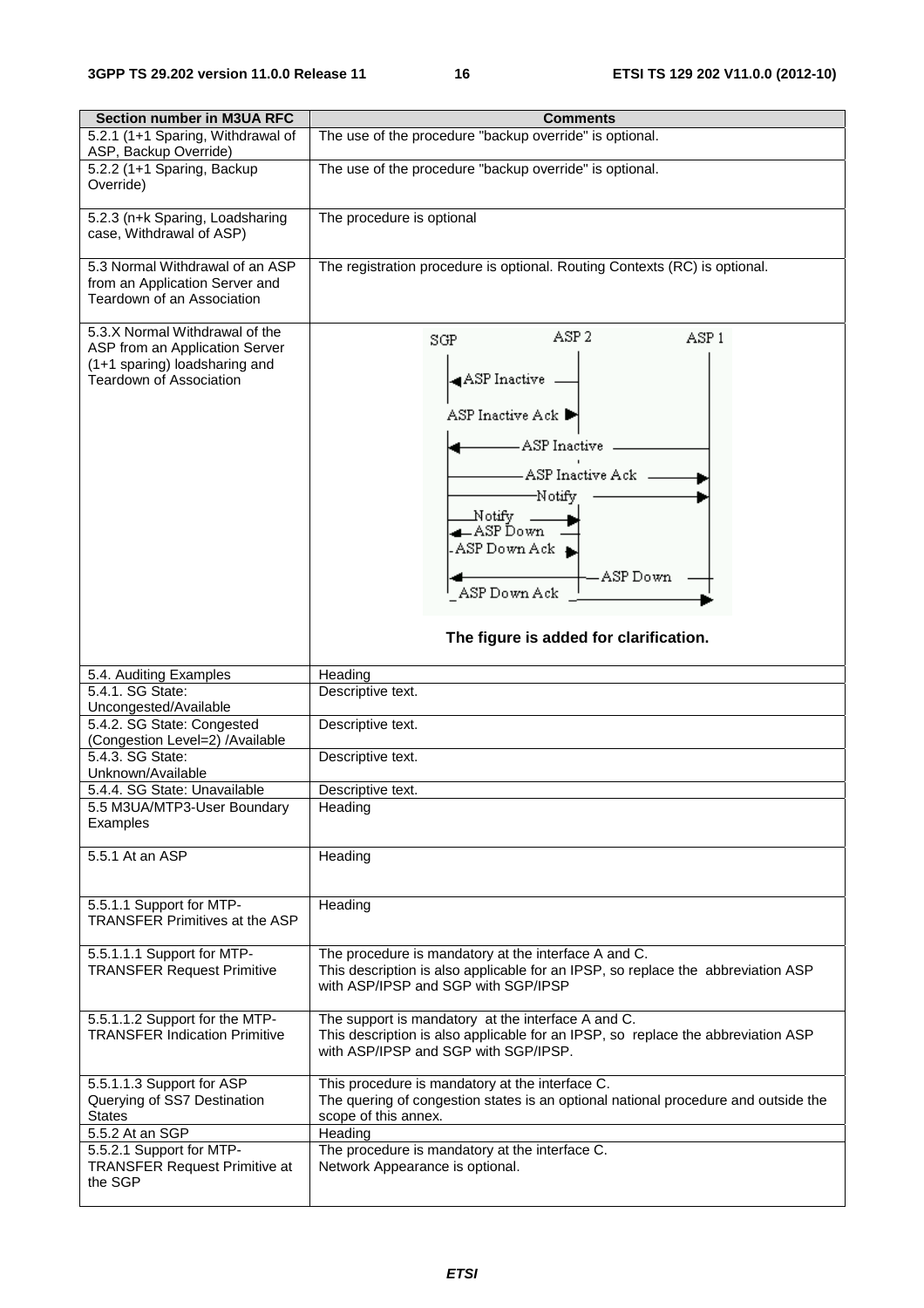| <b>Section number in M3UA RFC</b>                                                        | <b>Comments</b>                                                                |
|------------------------------------------------------------------------------------------|--------------------------------------------------------------------------------|
| 5.5.2.2 Support for MTP-<br><b>TRANSFER Indication Primitive at</b><br>the SGP           | The procedure is mandatory at the interface C                                  |
| 5.5.2.3 Support for MTP-PAUSE,<br>MTP-RESUME, MTP-STATUS<br><b>Indication Primitives</b> | Heading                                                                        |
| 5.5.2.3.1 Destination Unavailable                                                        | The procedure is mandatory at the interface C                                  |
| 5.5.2.3.2 Destination Available                                                          | The procedure is mandatory at the interface C                                  |
| 5.5.2.3.3 SS7 Network<br>Congestion                                                      | The procedure is mandatory at the interface C                                  |
| 5.5.2.3.4 Destination User Part<br>Unavailable                                           | The procedure is mandatory at the interface C and optional at the interface A. |
| 5.6 Examples for IPSP<br>communication.                                                  | Descriptive text.                                                              |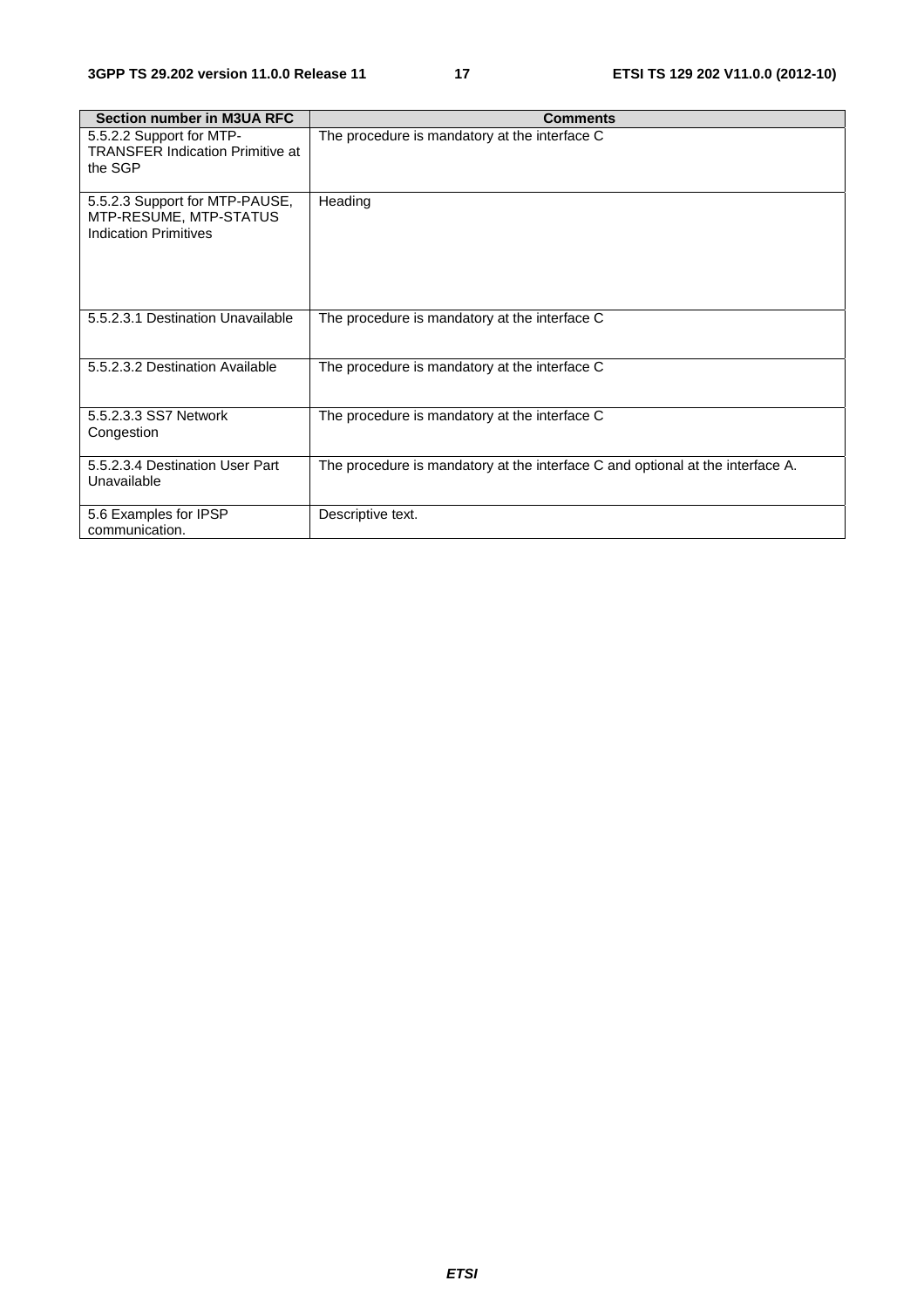### Annex B (Informative): The use of M2PA in 3GPP networks

### B.1 Scope

This annex defines the application of M2PA in 3GPP core networks as an option on interface B. The purpose of the Annex is to ensure the interoperability of different implementations of M2PA as used by different operators and vendors. This is achieved by:

- Clarifying certain concepts which are used in RFC 4165;
- Defining those features in RFC 4165 for which support is mandatory;
- Defining those features in the RFC 4165 for which support is optional;
- Defining those features in RFC 4165 which shall not be used;

This specification is intended for interfaces between network domains. However, it can also be used inside one network domain, and constitutes, in that case, a minimum set of M2PA requirements to be supported between IP nodes and between SRP nodes in a 3GPP network.

### B.2 Introduction

M2PA may be used between SRPs, i.e. interface B (refer to Figure 1 of Annex A).

Figure 2 recommends how M2PA is used in a 3GPP IP based signalling network.



**Figure B2.1: Use of M2PA in 3GPP core networks** 

### B.3 Protocol conformance to RFC 4165

A minimum implementation shall support sections marked mandatory in the table below. It shall be possible to configure all implementations to interoperate (no error messages returned) with the minimum set.

The table below makes comment to the sections in RFC 4165. In the comment column the following terms are used:

Mandatory: When support of text in a section is marked mandatory: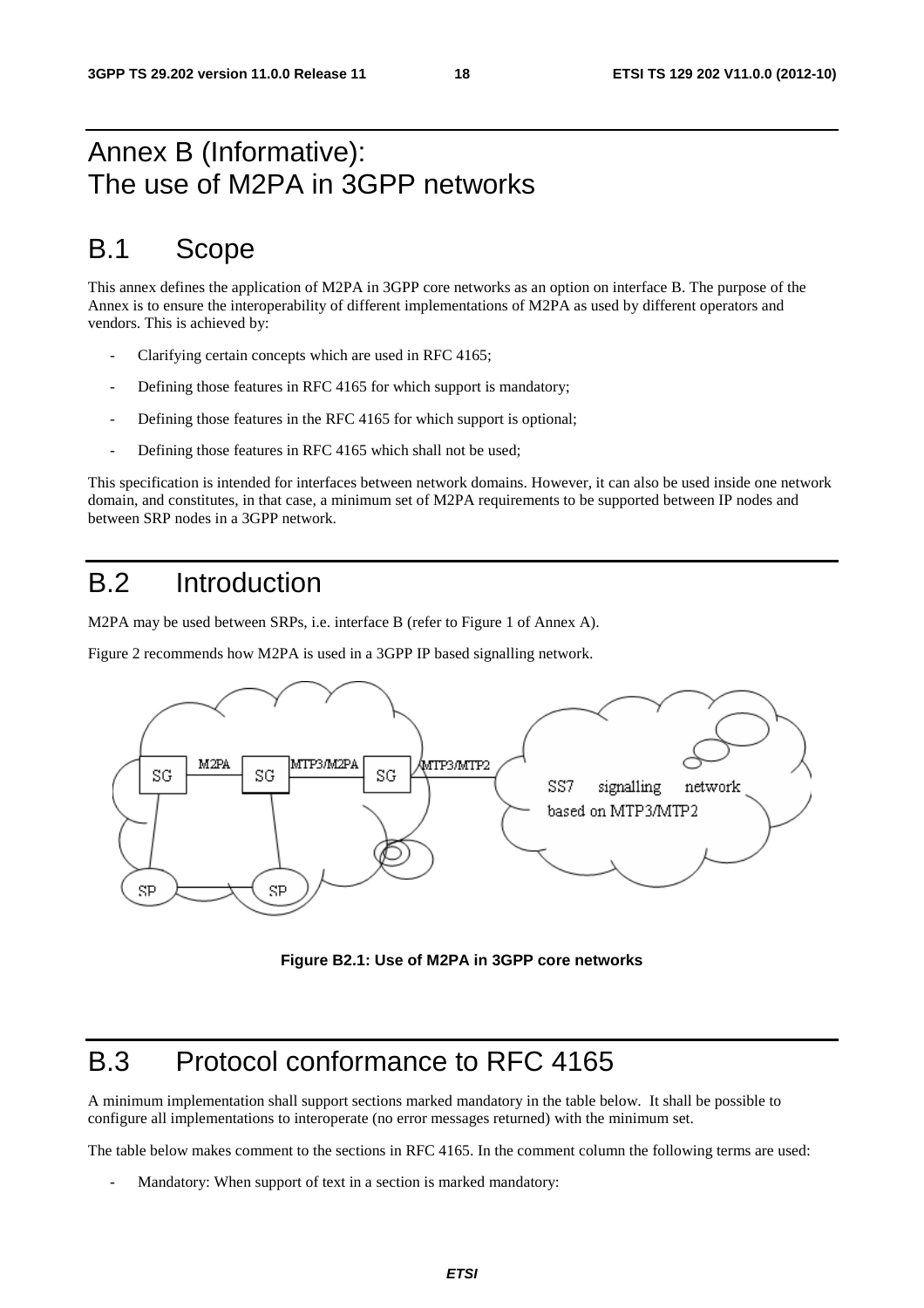- o On an information element, message or message class, it means that a receiver shall understand the information element, message or message class and carry out the requested action.
- o For a procedure, it means that the procedure is mandatory to be carried out by the involved network elements.
- Optional: When support of the text in a section is marked optional the feature involved is only guaranteed to work between peer entities which are subject to a bilateral agreement between operators of those entities. If one end uses an optional information element and the other does not support it, then a silent discard takes place of an information element as a part of the message. This is described as part of the handling of the optionality in the table.
- Excluded: This means that the feature shall not be used in a 3GPP environment

Descriptive text means that the section does not include any requirements for this specification.

Note: The word "heading" means that the section consists only of subordinate sections.

The comments column also defines the behaviour of a minimum implementation if it does not support a message or an information element in a mandatory message.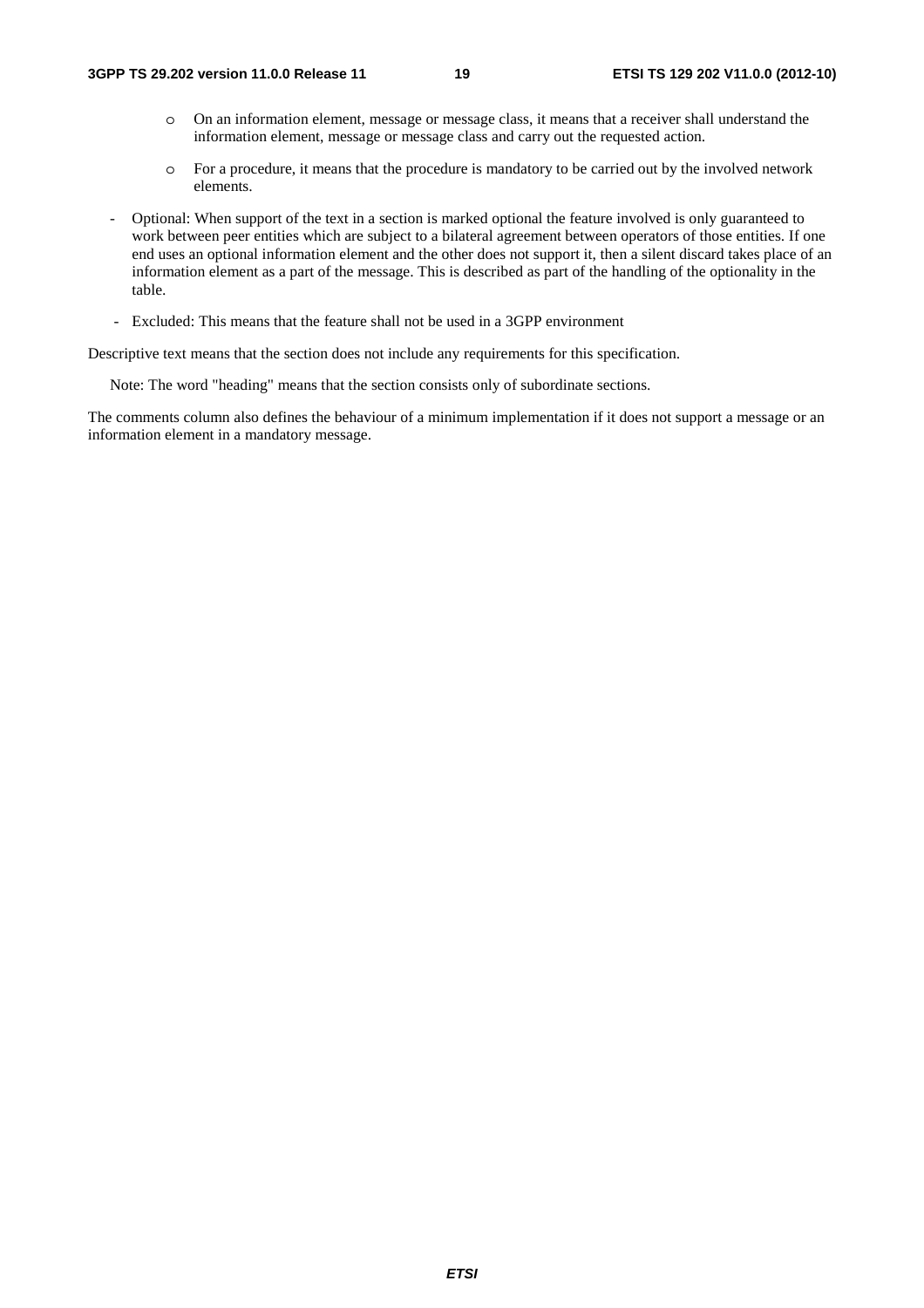| Section number in M2PA RFC                                         | <b>Comments</b>                                                                  |
|--------------------------------------------------------------------|----------------------------------------------------------------------------------|
| Abstract                                                           | Descriptive text                                                                 |
| 1.Introduction                                                     | Descriptive text                                                                 |
| $1.1$ Scope                                                        | Descriptive text                                                                 |
| 1.2 Terminology                                                    | Descriptive text.                                                                |
| 1.3 Abbreviations                                                  | Descriptive text.                                                                |
| 1.4 Conventions                                                    | Descriptive text.                                                                |
| 1.5. Signaling Transport Architecture                              | Descriptive text                                                                 |
| 1.5.1 Point Code Representation                                    | Mandatory                                                                        |
| 1.6 Services Provided by M2PA                                      | Descriptive text                                                                 |
| 1.6.1 Support for MTP Level 2 / MTP Level 3 Interface Boundary     | Mandatory                                                                        |
| 1.6.2 Support for Peer-to-Peer Communication                       | Mandatory                                                                        |
| 1.7. Functions Provided by M2PA                                    | Heading                                                                          |
| 1.7.1 MTP2 Functionality                                           | Descriptive text                                                                 |
| 1.7.2 Mapping of SS7 and IP Entities                               | Mandatory                                                                        |
| 1.7.3 SCTP Association Management                                  | Mandatory                                                                        |
| 1.7.4 Retention of MTP3 in the SS7 Network                         | Descriptive text                                                                 |
| 1.8. Definition of the M2PA Boundaries                             | Heading                                                                          |
| 1.8.1 Definition of the M2PA/MTP Level3 Boundaries                 | Descriptive text                                                                 |
| 1.8.2 Definition of the Lower Layer Boundary between M2PA and SCTP | Descriptive text                                                                 |
| 1.9. Differences Between M2PA and M2UA                             | Descriptive text                                                                 |
| 2. Protocol Elements                                               | Mandatory                                                                        |
| 2.1 Common message header                                          | Mandatory                                                                        |
| 2.1.1 Version:                                                     | Mandatory                                                                        |
| 2.1.2 Spare                                                        | Mandatory                                                                        |
| 2.1.3 Message class                                                | Mandatory                                                                        |
| 2.1.4 Message Type                                                 | Mandatory                                                                        |
| 2.1.5 Message Length                                               | Mandatory                                                                        |
| 2.2 M2PA Header                                                    | Mandatory                                                                        |
| 2.2.1 Backward Sequence Number (BSN)                               | Mandatory                                                                        |
| 2.2.2 Forward Sequence Number (FSN)                                | Mandatory                                                                        |
| 2.3 M2PA Messages                                                  | Mandatory                                                                        |
| 2.3.1 User Data                                                    | Mandatory                                                                        |
| 2.3.2 Link Status                                                  | Mandatory                                                                        |
| 2.3.2.1 Link Status Proving                                        | Mandatory                                                                        |
| 3 State Control                                                    | Heading                                                                          |
| 3.1 SCTP Association State Control                                 | Descriptive text                                                                 |
| 3.2 M2PA Link State Control                                        | Descriptive text                                                                 |
| 4 Procedures                                                       | Mandatory                                                                        |
| 4.1 Procedures to Support MTP2 Feature                             | Heading                                                                          |
| 4.1.1 Signal Unit Format, Delimitation, Acceptance                 | Descriptive text                                                                 |
| 4.1.2 MTP and SCTP Entities                                        | The content about how M2PA relates MTP<br>and SCTP entities is Descriptive text. |
|                                                                    | The relationship between the streams of<br>SCTP and M2PA Messages is mandatory.  |
| 4.1.3 Link Alignment                                               | The procedure is Mandatory.                                                      |
| 4.1.4 Processor Outage                                             | Mandatory                                                                        |
| 4.1.5 Level 2 Flow Control                                         | Mandatory                                                                        |
| 4.1.6 Link Out of Service                                          | Mandatory                                                                        |
| 4.1.7 SCTP Association Problems                                    | Mandatory                                                                        |
| 4.1.8 Transmission and Reception Priorities                        | Mandatory                                                                        |
| 4.1.9 M2PA Version Control                                         | Mandatory                                                                        |
| 4.2. Procedures to Support the MTP3/MTP2 Interface                 | Heading                                                                          |
| 4.2.1 Sending and Receiving Messages                               | Mandatory                                                                        |
| 4.2.2 MTP3 Signaling Link Congestion                               | Mandatory                                                                        |
| 4.2.3 Changeover                                                   | Mandatory                                                                        |
| 4.2.3.1 Multiple User Data Streams and Changeover                  | Descriptive text                                                                 |
| 4.3 SCTP Considerations                                            | Descriptive text                                                                 |
| 4.3.1 SCTP Slow Start                                              | Descriptive text                                                                 |
|                                                                    |                                                                                  |
|                                                                    | Avoiding the negative effects of slow start<br>is Mandatory.                     |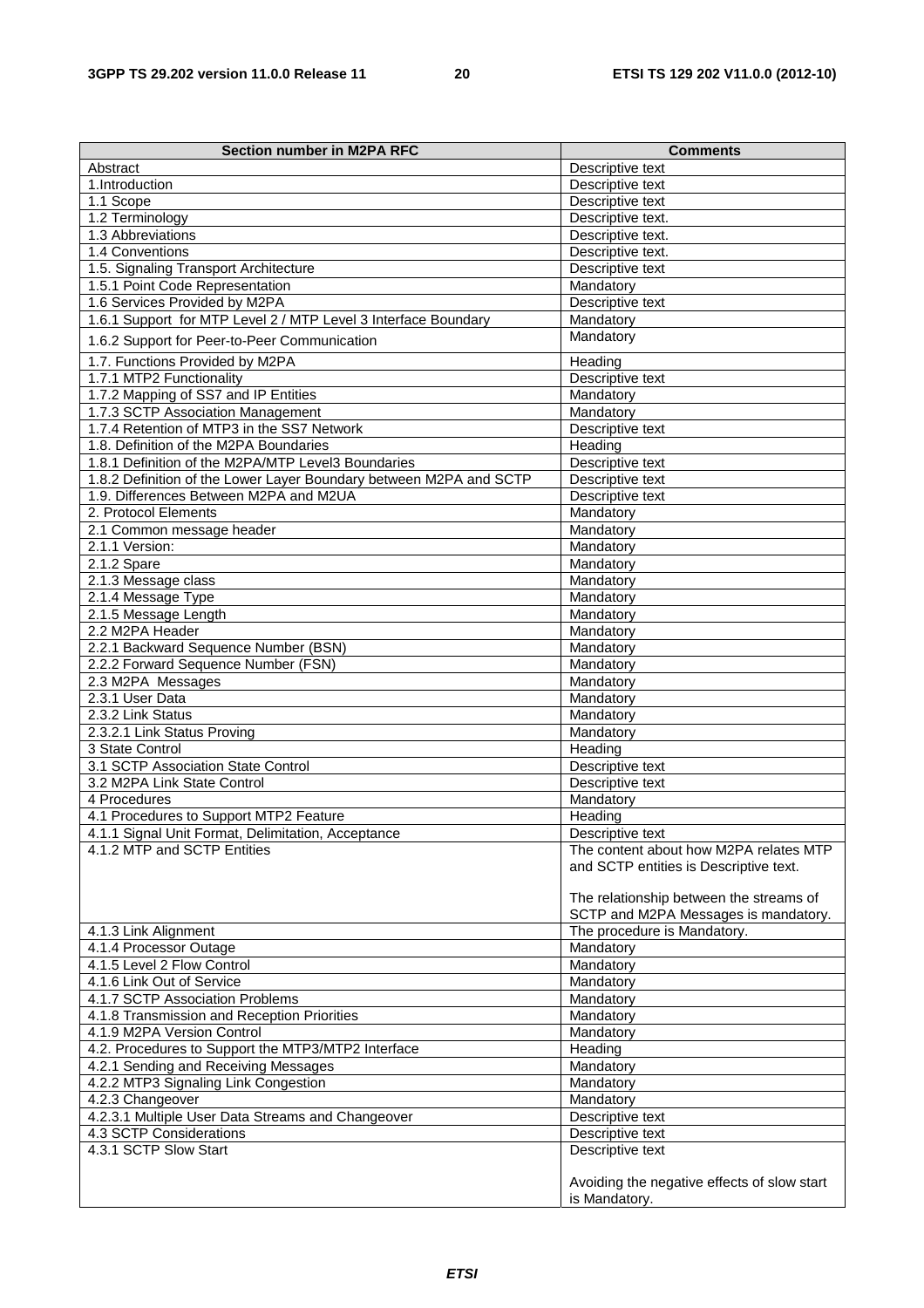| Section number in M2PA RFC                 | <b>Comments</b>  |
|--------------------------------------------|------------------|
| 5 Examples of M2PA Procedures              | Descriptive text |
| 5.1 Link Initialization (Alignment)        | Descriptive text |
| 5.2 Message Transmission and Reception     | Descriptive text |
| 5.3 Link Status Indication                 | Descriptive text |
| 5.4 Link Status Message (Processor Outage) | Descriptive text |
| 5.5 Level 2 Flow Control                   | Descriptive text |
| 5.6 MTP3 Signaling Link Congestion         | Descriptive text |
| 5.7. Link Deactivation                     | Descriptive text |
| 5.8 Link Changeover                        | Descriptive text |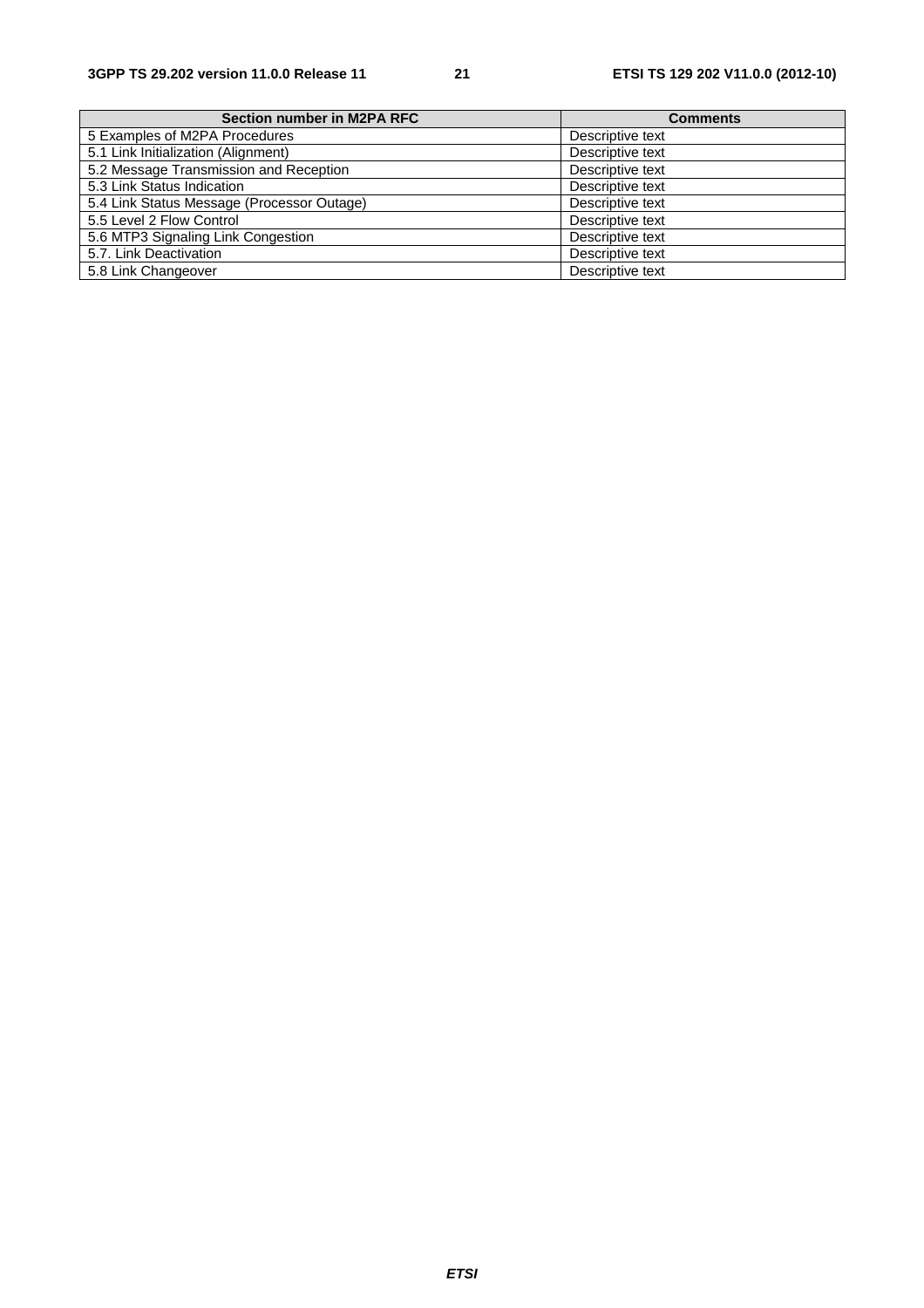### Annex C (informative): Change history

| <b>Change history</b>            |              |                 |           |                        |                                                                                                           |                |                    |
|----------------------------------|--------------|-----------------|-----------|------------------------|-----------------------------------------------------------------------------------------------------------|----------------|--------------------|
| <b>Date</b>                      | TSG#         | <b>TSG Doc.</b> | <b>CR</b> | R<br>e<br>$\mathbf{v}$ | Subject/Comment                                                                                           | Old            | <b>New</b>         |
| Feb 2001                         |              |                 |           |                        | Initial draft                                                                                             | 0.0.1          | 0.0.2              |
| Feb 2001                         |              |                 |           |                        | Second draft                                                                                              | 0.0.2          | 0.1.0              |
| Feb 2001                         |              |                 |           |                        | Contributions and comments from TSG-CN WG4#6.1 Madrid Ad<br>Hoc incorporated                              | 0.1.0          | 0.2.0              |
| Feb 2001                         |              |                 |           |                        | Contributions and comments from TSG-CN WG4#6.1 Madrid Ad Hoc<br>incorporated and draft further elaborated | 0.2.0          | 2.0.0              |
| Mar 2001                         |              |                 |           |                        | Comments from TSG-CN WG4#7 incorporated.                                                                  | 2.0.0          | 2.1.0              |
| Mar 2001                         | <b>CN#11</b> | NP-010079       |           |                        | Annex A: M3UA updated to the latest available version 6<br>Approved in CN#11                              | 2.1.0          | 4.0.0              |
| May 2001                         |              |                 |           |                        |                                                                                                           | 4.0.0          | 4.0.1              |
|                                  |              |                 |           |                        | Foreword added                                                                                            |                |                    |
| Sep 2001 CN#13                   |              | NP-010452 001   |           |                        | Change of M 3UA version                                                                                   | 4.0.1<br>4.0.1 | 4.1.0              |
| Sep 2001 CN#13<br>Jun 2002 CN#16 |              |                 |           |                        | Editorial clean up<br>Corrupted Figure 5.3/1 fixed                                                        | 4.1.0          | 4.1.0<br>4.1.1     |
| Jun 2002                         | <b>CN#16</b> |                 |           |                        | Rel-5 created after CN#16                                                                                 | 4.1.1          | 5.0.0              |
| Sep 2002 CN#17                   |              | NP-020445 003   |           |                        | Add reference to new IETF RFC on SCTP Checksum                                                            | 5.0.0          | 5.1.0              |
| Dec 2002 CN#18                   |              | NP-020585 007   |           | 2                      | M3UA for 3GPP networks                                                                                    | 5.1.0          | 5.2.0              |
| Dec 2002 CN#18                   |              | NP-020585 009   |           |                        | <b>IETF RFC reference for M3UA</b>                                                                        | 5.1.0          | $\overline{5.2.0}$ |
| Dec 2004                         | <b>CN#26</b> |                 |           |                        | Rel-6 created after CN#26                                                                                 | 5.2.0          | 6.0.0              |
| Jun 2007                         | CT#36        |                 |           |                        | Upgraded unchanged from Rel-6                                                                             | 6.0.0          | 7.0.0              |
| Jun 2007                         | CT#36        | CP-070330 0013  |           | 3                      | Use of M2PA in 3GPP core network signalling system                                                        | 7.0.0          | 8.0.0              |
| Sep 2007                         | CT#37        | CP-070545 0014  |           | $\overline{2}$         | Protocol conformance to RFC4165(M2PA)                                                                     | 8.0.0          | 8.1.0              |
| Sep 2007                         | CT#37        | CP-070545 0015  |           | $\overline{2}$         | Change of protocol conformance to M3UA                                                                    | 8.0.0          | 8.1.0              |
| Dec 2008                         | CT#42        |                 |           |                        | Copyright Notification updated                                                                            | 8.1.0          | 8.1.1              |
| 2009-12                          |              | ÷               |           |                        | Update to Rel-9 version (MCC)                                                                             | 8.1.1          | 9.0.0              |
| 2011-03                          |              |                 |           |                        | Update to Rel-10 version (MCC)                                                                            | 9.0.0          | 10.0.0             |
| 2011-03                          | CT#52        | CP-110371 0016  |           |                        | Removing reference to draft-ietf-sigtran-m3ua-implementors-guide-<br>01                                   | 10.0.0         | 10.1.0             |
| 2012-09                          |              | ä,              |           |                        | Update to Rel-11 version (MCC)                                                                            |                | 10.1.0 11.0.0      |